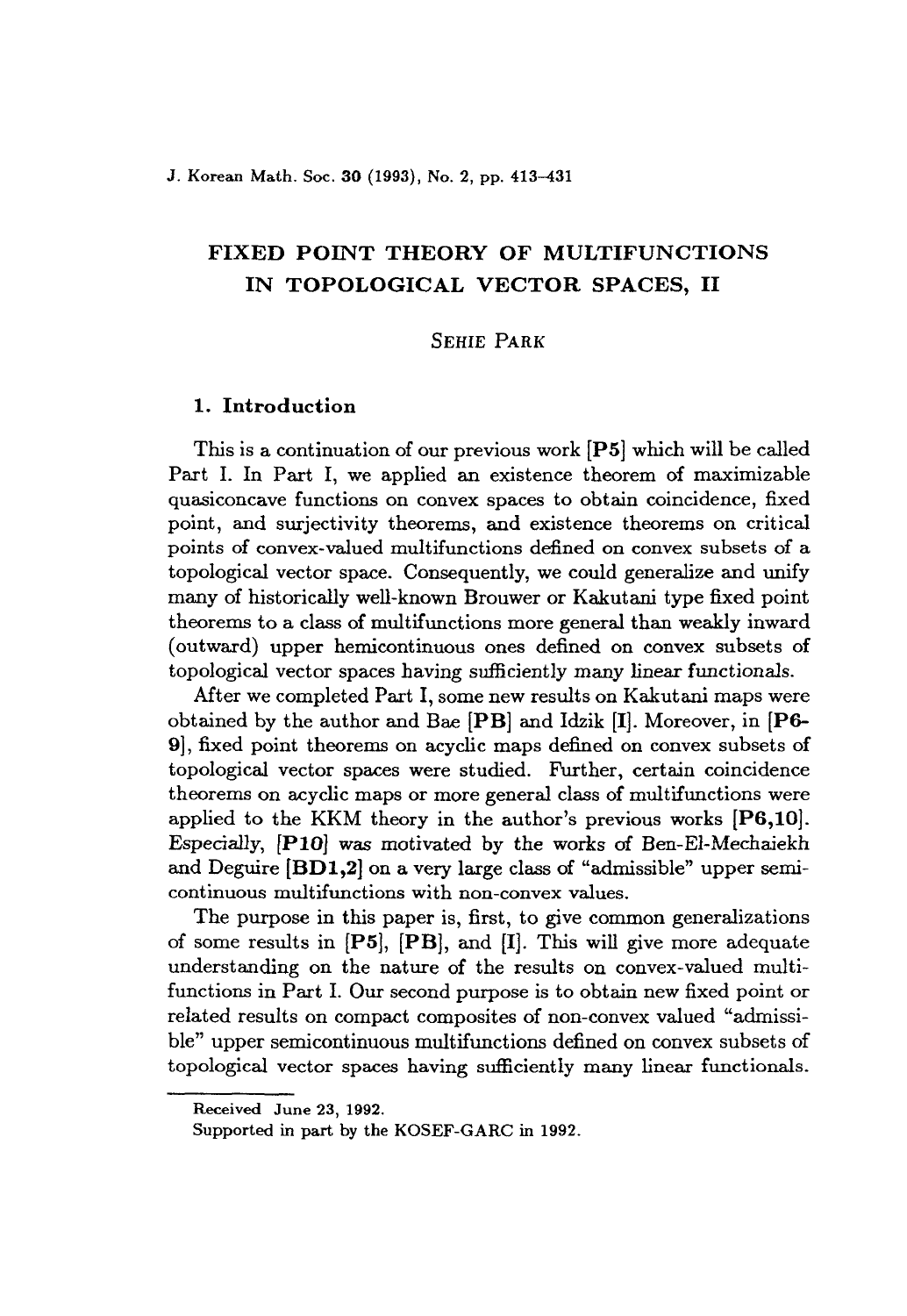Many results in **[PG-9]** are substantially generalized. Consequently, well-known results of Fan, Halpem and Bergman, Browder, Fitzpatrick and Petryshyn, Reich, Ha, Granas and Liu, Idzik, and many others are improved, extended, and unified.

## **2. Preliminaries**

We mainly follow our previous works [P5,8].

A *multifunction* (or *map*)  $F: X \rightarrow 2^Y$  is a function from a set X into the set  $2^Y$  of nonempty subsets of a set Y. As usual, F also denotes its graph; that is,  $(x, y) \in F$  if and only if  $y \in Fx$ .

For topological spaces X and Y, a multifunction  $F: X \to 2^Y$  is said to be *upper semicontinuous* (u.s.c.) if for each closed subset *B* of *Y,*  ${x \in X : Fx \cap B \neq \emptyset}$  is closed; *closed* if *F* is closed in  $X \times Y$ ; and *compact* if the range  $F(X)$  is contained in a compact subset of Y.

A nonempty topological space is *acyclic* if all of its reduced Cech homology groups over rationals vanish.

A *convex space* X is a nonempty convex set (in a vector space) with any topology that induces the Euclidean topology on the convex hulls of its finite subsets. Such convex hull is called a *polytope.* A nonempty subset L of a convex space X is called a *c-compact set* if for each finite set  $S \subset X$  there is a compact convex set  $L_S \subset X$  such that  $L \cup S \subset L_S$ [L1]. Let  $[x, L]$  denote the closed convex hull of  $\{x\} \cup L$  in X, where  $x \in X$ .

A Hausdorff topological vector space is abbreviated as a t.v.s. In Part I, we assumed that every t.v.s. is real, but not in this paper. Let E be a t.v.s. and  $E^*$  its topological dual. A multifunction  $F: X \to 2^E$ defined on a topological space X is said to be *upper hemicontinuous* (u.h.c.) if for each  $p \in \{ \text{Re } h : h \in E^* \}$  and for any real  $\alpha$ , the set  $\{x \in X : \sup p(Fx) < \alpha\}$  is open in X. Note that an upper semicontinuous (u.s.c.) function  $F: X \to 2^E$  is upper demicontinuous (u.d.c.) and that an u.d.c. function is u.h.c.

Let  $c(E)$  denote the set of nonempty closed subsets of  $E$ ,  $cc(E)$ the set of nonempty closed convex subsets of *E,* and *kc(E)* the set of nonempty compact convex subsets of  $E$ . Bd, Int, and  $-$  will denote the boundary, interior, and closure, resp., with respect to  $E$ .

Let  $X \subset E$  and  $x \in E$ . The *inward* and *outward sets* of  $X$  at  $x$ ,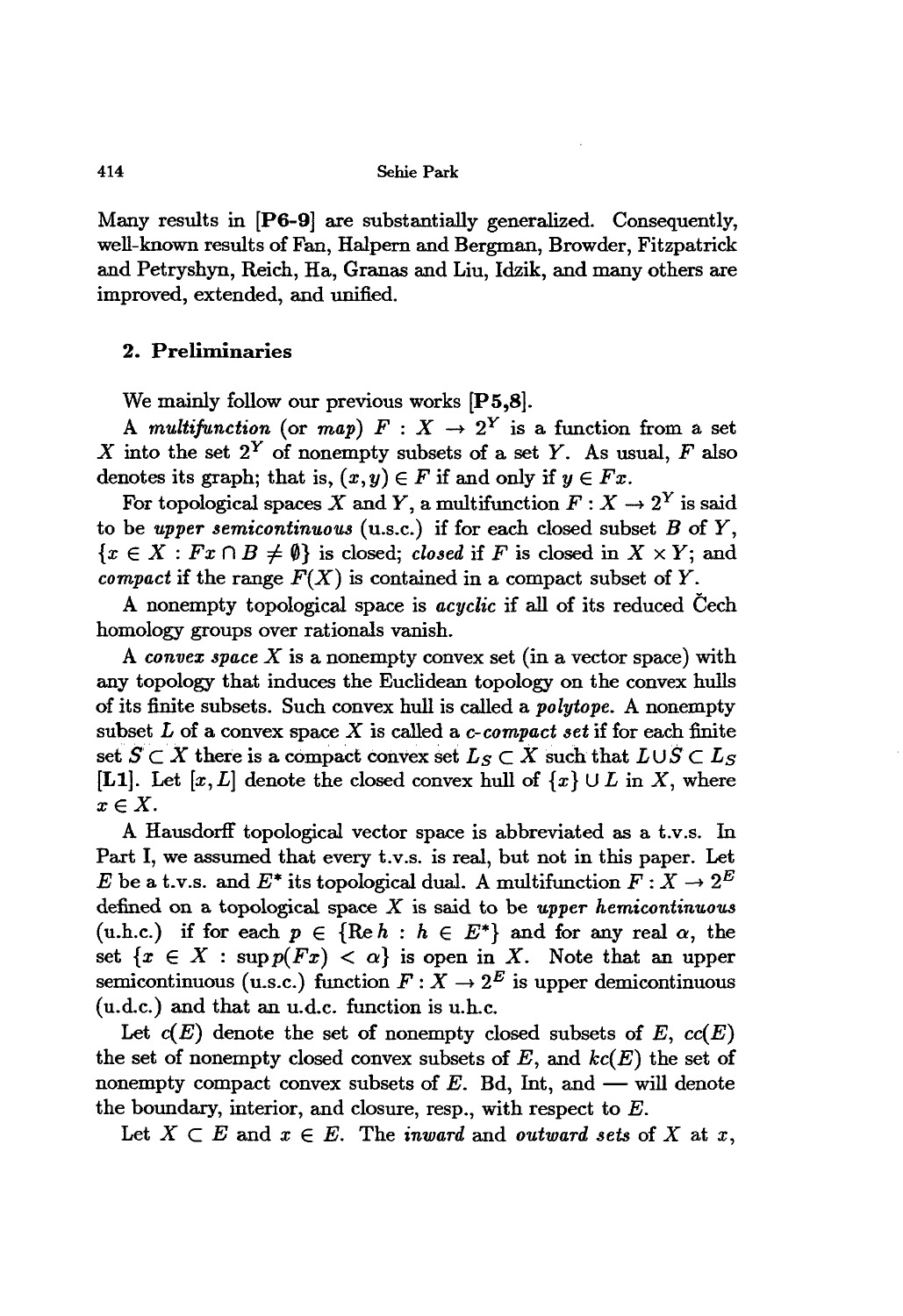Fixed Point Theory of Multifunctions in Topological Vector Spaces, 11 415

 $I_X(x)$  and  $O_X(x)$ , are defined as follows:

$$
I_X(x) := x + \bigcup_{r>0} r(X-x), \quad O_X(x) := x + \bigcup_{r<0} r(X-x).
$$

A function  $F: X \to 2^E$  is said to be *weakly inward* [resp. *outward*] if  $Fx \cap \overline{I}_X(x) \neq \emptyset$  [resp.  $Fx \cap \overline{O}_X(x) \neq \emptyset$ ] for each  $x \in \text{Bd}X\backslash Fx$ .

For  $p \in \{ \text{Re } h : h \in E^* \}$  and  $U, V \subset E$ , let

$$
d_p(U,V):=\inf\{|p(u-v)|: u\in U, v\in V\}.
$$

Recall that a real-valued function  $f : X \rightarrow \mathbb{R}$  on a topological space X is *lower* [resp. *upper*] *semicontinuous*  $(l.s.c.)$  [resp. u.s.c.] if  $\{x \in X : fx > r\}$  [resp.  $\{x \in X : fx < r\}$ ] is open for each  $r \in \mathbb{R}$ . H X is a convex set in a vector space, then *I* is *quasiconcave* [resp. *quasiconvex*] if  $\{x \in X : fx > r\}$  [resp.  $\{x \in X : fx < r\}$ ] is convex for each  $r \in \mathbb{R}$ .

Given a class **L** of multifunctions,  $L(X, Y)$  denotes the set of multifunctions  $T: X \to 2^Y$  belonging to L, and L<sub>c</sub> the set of finite composites of multifunctions in L.

For topological spaces  $X$  and  $Y$ , we define

 $T \in K(X,Y) \Longleftrightarrow T$  is a Kakutani map; that is, Y is a convex space and *T* is u.s.c. with  $Tx \in kc(Y)$  for  $x \in X$ .

 $T \in V(X, Y) \iff T$  is an acyclic map; that is, *T* is u.s.c. with compact acyclic values.

We now introduce an abstract *class* <sup>21</sup> of multifunctions *as* in [PlO]: A class  $\mathfrak A$  of multifunctions is one satisfying the following:

- (i)  $\mathfrak A$  contains the class  $\mathbb C$  of continuous functions;
- (ii) each  $F \in \mathfrak{A}_c$  is u.s.c. and compact-valued; and
- (iii) for any polytope P, each  $F \in \mathfrak{A}_{c}(P, P)$  has a fixed point.

Note that  $C$ ,  $K$ , and  $V$  are examples of  $\mathfrak{A}$ . See Park [P8]. Moreover, the class of approachable maps in a t.v.s.  $[BD1]$  also belongs to  $\mathfrak{A}$ . For other examples of related *classes,* see [BDI,2], [L4], [PS].

 $T \in \mathfrak{A}_{\epsilon}^{\kappa}(X, Y) \iff$  for any compact subset K of X, there is a  $\Gamma \in \mathfrak{A}_c(K,Y)$  such that  $\Gamma x \subset Tx$  for each  $x \in K$ .

A class  $\mathfrak{A}_{c}^{\kappa}$  will be called *admissible*. The class  $\mathbb{K}_{c}^{+}$  due to Lassonde [L2] and  $V_c^+$  due to Park, Singh, and Watson [PSW] are examples of  $\mathfrak{A}_{c}^{\kappa}$ . Note that  $\mathfrak{A} \subset \mathfrak{A}_{c} \subset \mathfrak{A}_{c}^{\kappa}$ . For other examples, see Park [P10].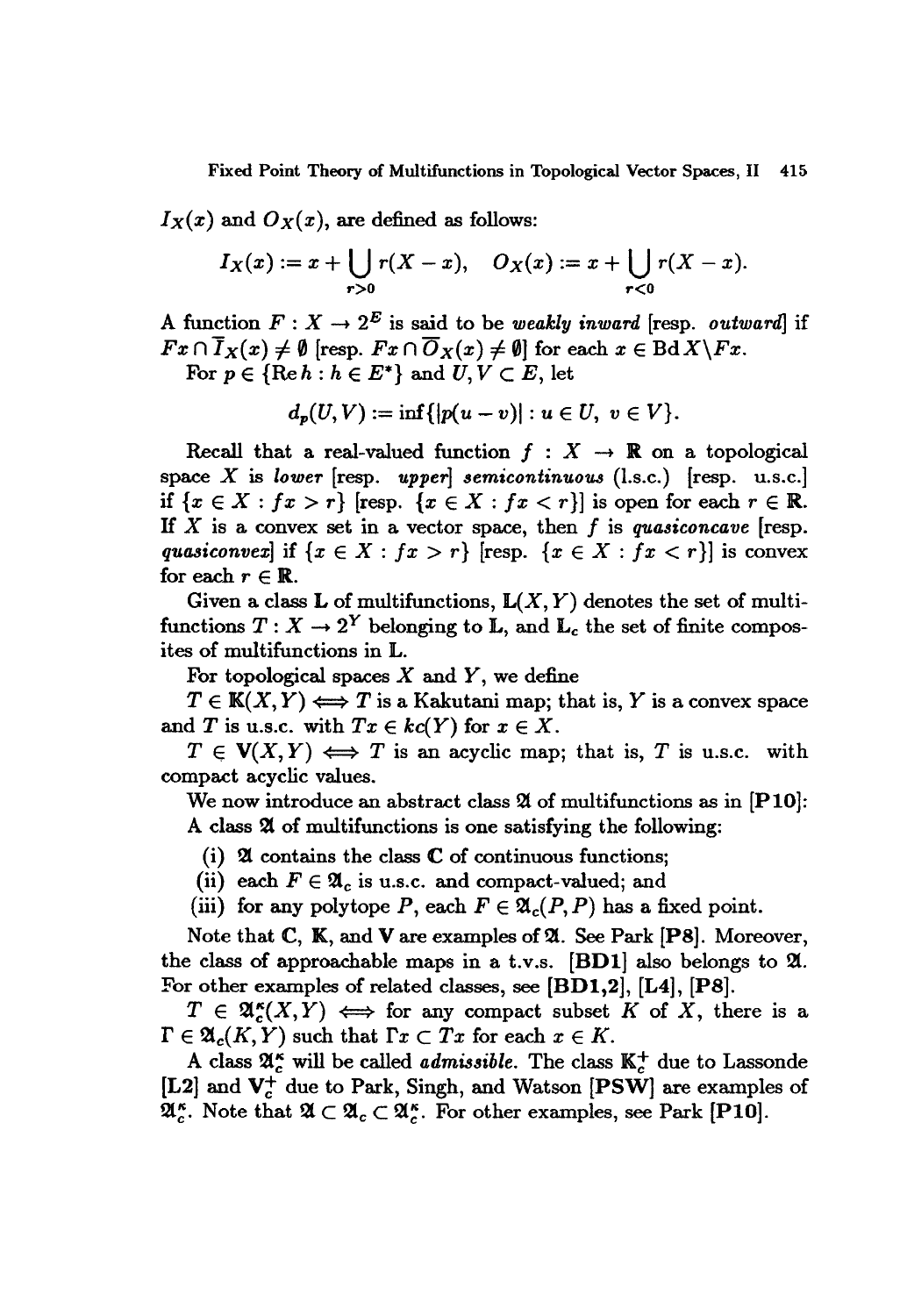# **3. Convex-valued multifunctions in a t.v.s.**

In this section, we give common generalizations of some results in [P4], [PB], and [1]. In fact, fixed point or related results on convexvalued multifunctions defined on convex subsets of a t.v.s. are generalized.

For a convex space X, let  $\hat{X}$  denote the set of all u.s.c. quasiconcave real functions defined on X.

The following can be obtained by the same proof for [P5, Theorem 3]:

THEOREM A. Let  $X$  be a convex space,  $L$  a c-compact subset of  $X$ , *K* <sup>a</sup> *nonempty* compact *subset* of *X, Eat.*v.s. *with topological* dual  $E^*$ ,  $B: E^* \to 2^{\hat{X}}$  a multifunction with convex graph, and  $F, G: X \to$  $2^E$ . *Suppose that for each*  $h \in E^*$ *,* 

- (1)  $X_h := \{x \in X : \text{sup}\operatorname{Re}h(Fx) > \inf\operatorname{Re}h(Gx)\}\$ is compactly *closed;*
- (2) for each  $x \in K$  and each  $g \in Bh$ ,  $gx = \max g(X)$  implies  $x \in X_h$ *;* and
- (3) for each  $x \in X \backslash K$  and each  $g \in Bh$ ,  $gx = \max g[x, L]$  implies  $x \in X_h$ .

*Then* there exists an  $x \in \bigcap \{X_h : h \in E^*\}.$ 

For a subset *S* of *E,* let coc *S* denote the intersection of all closed halfspaces containing *S* [I]. Here, a closed halfspace means a set  $\{x \in$  $E: \text{Re } hx \geq r$  for some  $h \in E^*$  and  $r \in \mathbb{R}$ .

The following existence theorem of zero is the main result in this section:

THEOREM 1. *Let* X, *L, K, E,* and *B* be *the* same as in *Theorem A.* Let  $F: X \to 2^E$  *satisfy the following for each*  $h \in E^*$ :

- (1.1)  $X_h := \{x \in X : \inf \text{Re } h(Fx) \leq 0\}$  is compactly closed in X;
- (1.2) *for each*  $x \in K$  *and*  $g \in Bh$ ,  $gx = \max g(X)$  *implies*  $x \in X_h$ ; and
- (1.3) *for each*  $x \in X \backslash K$  *and*  $g \in Bh$ ,  $gx = \max g[x, L]$  *implies*  $x\in X_h$ .

*Then there exists* an  $x \in X$  *such that*  $0 \in \text{coc} Fx$ .

*Proof.* Suppose that for each  $x \in X$  we have  $0 \notin \text{coc} Fx$ . Then 0 does not belong to a closed halfspace containing  $Fx$ ; that is, there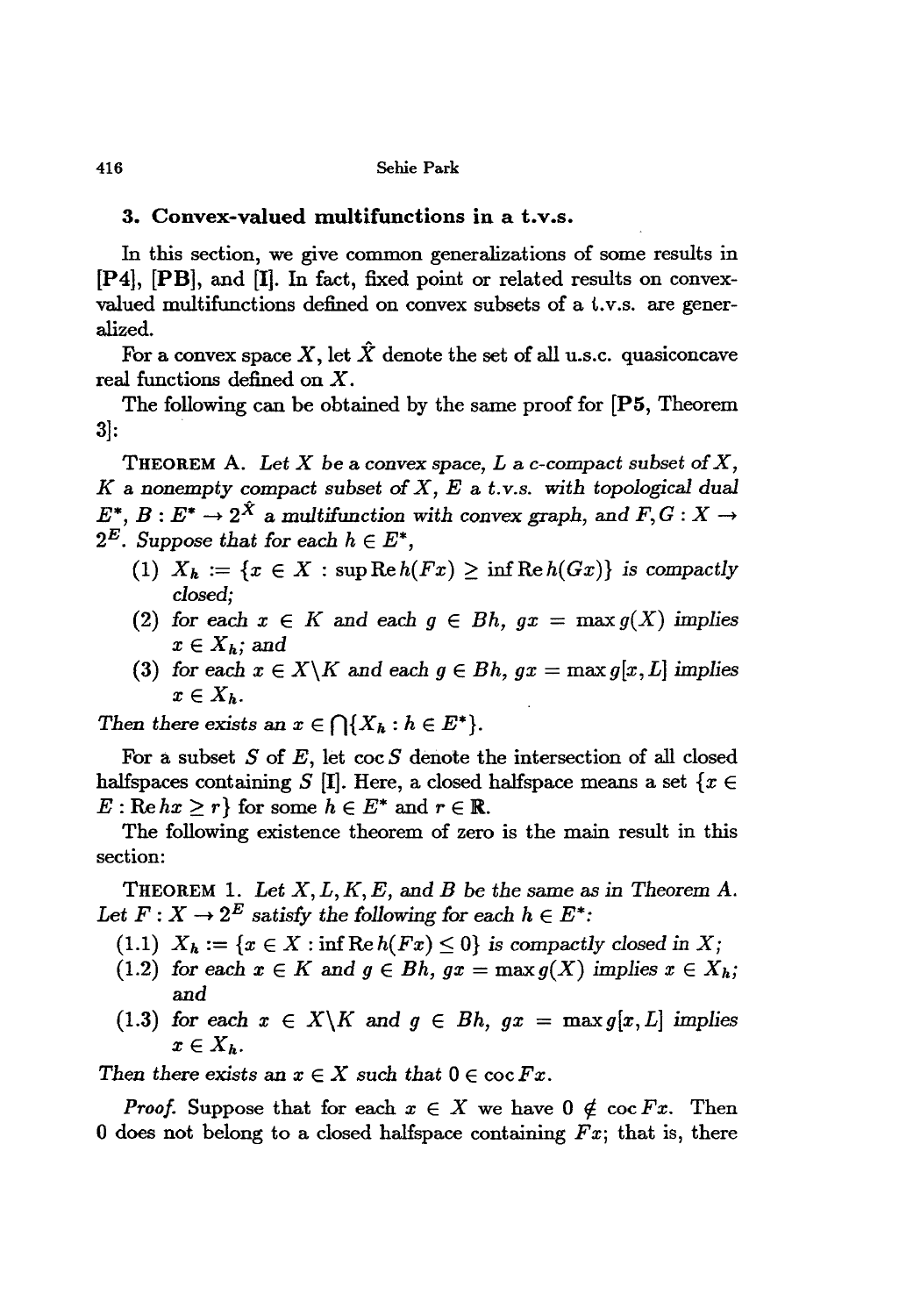exist an  $h \in E^*$  and a  $t \in \mathbb{R}$  such that  $\text{Re } h(0) = 0 < t \leq \text{Re } hy$ for all  $y \in Fx$ . So inf  $\text{Re } h(Fx) > 0$  and hence  $x \notin X_h$ . From (1.1)- $(1.3)$ , by considering the ordered pair  $(0, F)$  instead of  $(F, G)$ , all of the requirements of Theorem A are satisfied. Therefore, we should have an  $x \in \bigcap \{X_h : h \in E^*\}$ , a contradiction.

We need the following:

LEMMA. For a *subset* 5 of a t.*V.s. E,* (i) if E is locally convex and  $S \in cc(E)$ , then  $\cos S = S$ ; and (ii) if  $E^*$  separates points of E and  $S \in kc(E)$ , then  $\cos S = S$ .

*Proof.* It suffices to show that  $\operatorname{coc} S \subset S$  under the hypothesis of (i) or (ii). Suppose that there exists a  $y \in (\cos S) \setminus S$ . Then, by the standard separation theorems on a t.v.s., there exist an  $h \in E^*$  and a  $t \in \mathbb{R}$  such that  $\text{Re } hy < t < \text{Re }hz$  for all  $z \in S$ . This implies  $y \notin \text{coc } S$ , a contradiction.

From Theorem 1 and Lemma, we have the following in [PB, Theorem 3]:

COROLLARY 1.1. In *Theorem* 1, *further, suppose that either*

- (A)  $E^*$  *separates points of*  $E$  *and*  $\overline{co} Fx$  *is compact for each*  $x \in X$ ; or
- (B) *E* is *locally convex.*

*Then there exists* an  $x \in X$  *such that*  $0 \in \overline{co}Fx$ .

As we showed in [P5], [PB], Corollary 1.1 has many equivalent or particular known results. Moreover, Corollary 1.1 is equivalent to [P5, Theorem 5], which was stated for a closed-convex-valued multifunction.

From Theorem 1, by putting  $X = K$  and  $Bh = (\text{Re } h)|_X$  for each  $h \in E^*$ , we have the following:

COROLLARY 1.2. Let E be a t.v.s.,  $K \in kc(E)$ , and  $F: K \to 2^E$ *satisfy* the following for each  $p \in \{ \text{Re } h : h \in E^* \}$ :

 $(1)$   $\{x \in K : \inf p(Fx) \leq 0\}$  *is closed;* and

(2) for each  $x \in \text{Bd } K$ ,  $px = \max p(K)$  implies  $\inf p(Fx) \leq 0$ . *Then there exists* an  $x \in K$  *such that*  $0 \in \text{coc} Fx$ *.* 

*Proof.* It suffices to show that  $x \in B\mathrm{d} K$  in (2) can be replaced by  $x \in K$ . In fact, if  $x \in \text{Int } K$ , then there exists an open neighborhood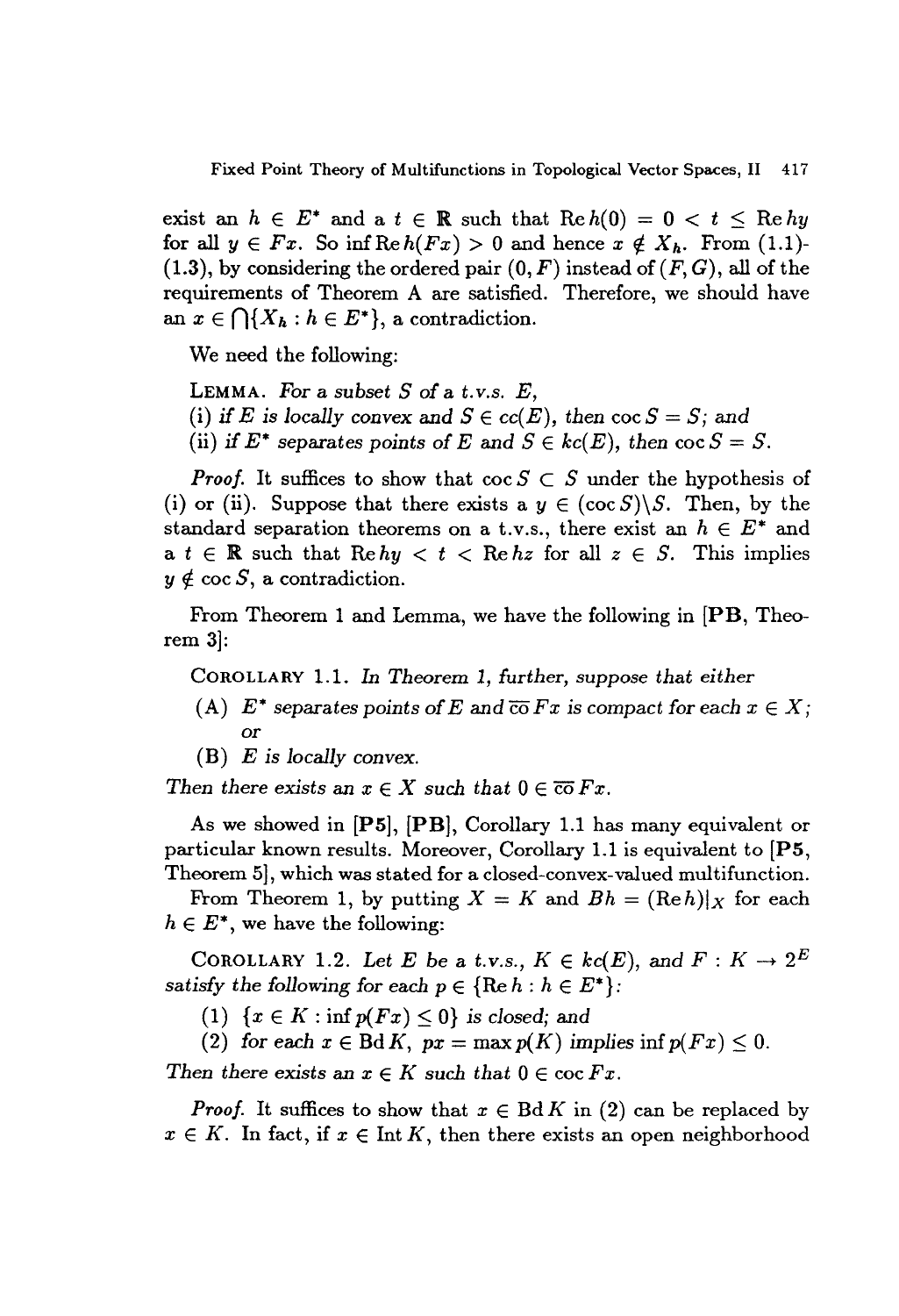*U* of the origin of *E* such that  $x + U \subset K$ ; and if  $px = max p(K)$ , then  $px + pu \le px$  or  $pu \le 0$  for all  $u \in U$ . Therefore, we must have  $p = 0$ and hence inf $p(F_x) \leq 0$ . This completes our proof.

REMARK. IT *F* is u.h.c., (I) clearly holds. In this case, Corollary 1.2 reduces Idzik [I, Theorem 1]. Moreover, note that (2) can be replaced by

(2)' for each  $x \in \text{Bd } K$ , there exists a  $\lambda > 0$  and a  $u \in Fx$  such that  $x + \lambda u \in K$ .

In fact, if  $px = \max p(K)$ , then  $p(x + \lambda u) = px + \lambda pu \le px$ , whence  $pu \leq 0$ . Since  $u \in Fx$ , we have  $\inf p(Fx) \leq 0$ . Idzik [I, Theorem 10] obtained a particular form of Corollary 1.2 under the assumption  $(2)'$ . Further, note that [I, Corollary 11] is a particular form of [PB, Theorem 2].

From Theorem 1, we have the following fixed point theorem:

THEOREM 2. Let *X* be a convex space, *Lac-compact subset* of  $X, K$  a nonempty compact *subset* of  $X, E$  a t.v.s. containing  $X$  as a *subset,* and  $F: X \to 2^E$ . *Suppose that for each*  $p \in \{ \text{Re } h : h \in E^* \}$ the *following holds:*

 $(2.0)$  *p*|*x is* continuous on *X*;

(2.1)  $X_p := \{x \in X : \inf p(Fx) \le px\}$  is compactly closed in *X*;

 $(2.2)$   $d_p(Fx, \overline{I}_X(x)) = 0$  for every  $x \in K \cap \text{Bd} X$ ; and

 $(2.3)$   $d_p(Fx, \overline{I}_L(x)) = 0$  for every  $x \in X \backslash K$ .

Then there exists an  $x \in X$  such that  $x \in \text{coc } Fx$ .

*Proof.* We use Theorem 1 with  $Bh = \{ \text{Re } h | x \}$  for each  $h \in E^*$ . Considering  $Fx - x$  instead of  $Fx$  in Theorem 1, (2.1) implies (1.1). Since  $I_X(x) = E$  for  $x \in \text{Int } X$ , (2.2) is actually equivalent to the following:

 $(2.2)'$   $d_p(Fx, \overline{I}_X(x)) = 0$  for every  $x \in K$ . We show that  $(2.2)'$  implies  $(1.2)$  for  $Fx - x$ . Let  $x \in K$  such that  $px = \max p(X)$ . Suppose that  $\inf p(Fx) > px$ . Then, for any  $v \in Fx$ ,  $z = x + r(u - x) \in I_X(x)$ ,  $u \in X$ , and  $r > 0$ , we have

$$
|p(v-z)| \geq p(v-x) + rp(x-u) \geq p(v-x)
$$

and hence

$$
d_p(Fx,\overline{I}_X(x))=d_p(Fx,I_X(x))\geq pv-px\geq \inf p(Fx)-px>0.
$$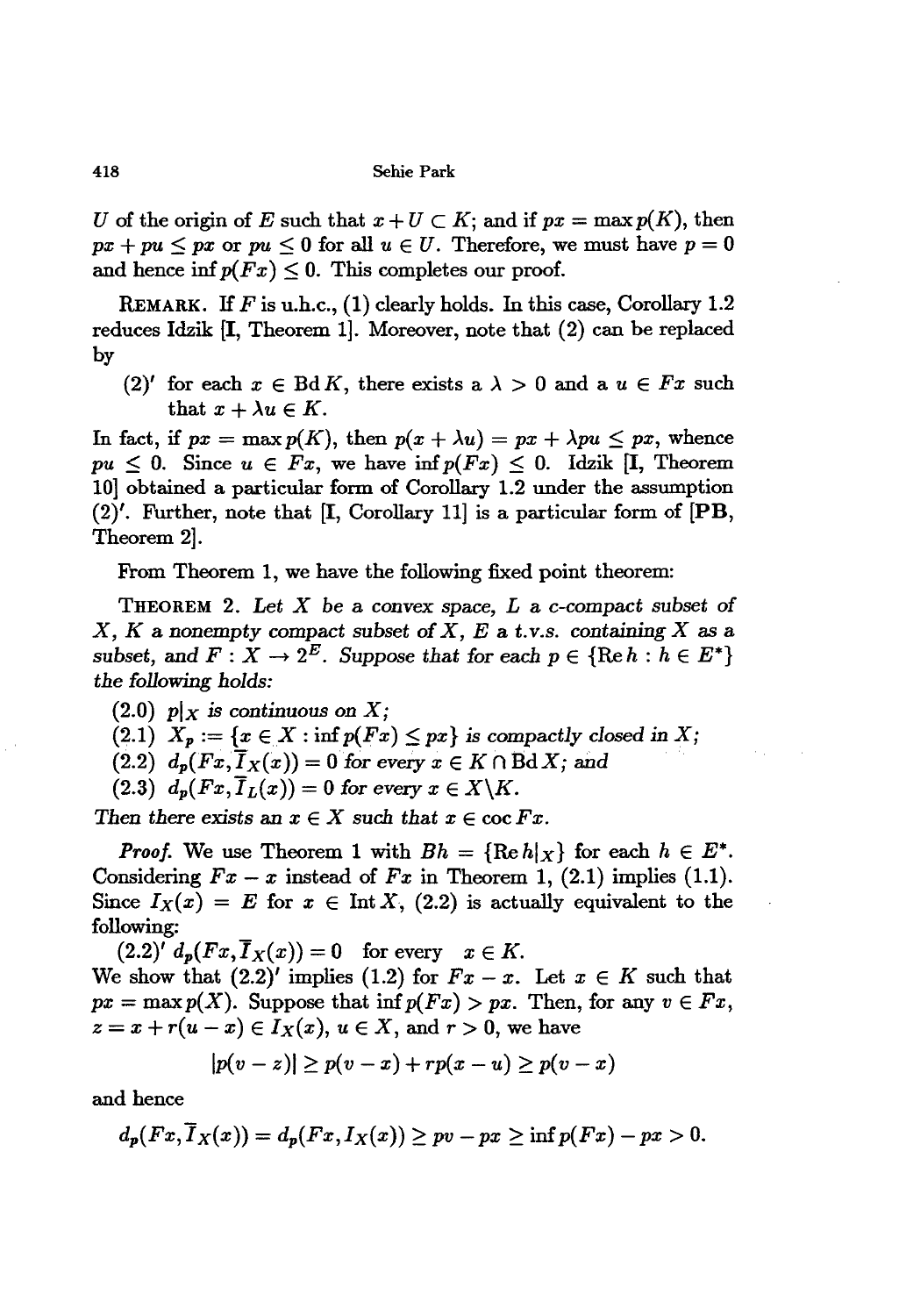Fixed Point Theory of Multifunetions in Topological Vector Spaces, II 419

This contradicts  $(2.2)'$ . Similarly,  $(2.3)$  implies  $(1.3)$ . Therefore, by Theorem 1, we have an  $x \in X$  such that  $0 \in \text{coc}(Fx-x)$ ; that is,  $x \in \operatorname{coc} F x.$ 

The following is a dual form of Theorem 2 and a surjectivity result:

THEOREM 2'. Let *X,L,K,E,* and *F* be *the* same as in *Theorem 2. Suppose* that for each  $p \in \{Re\ h : h \in E^*\}$  the following holds:

- $(2.0)$  pl<sub>x</sub> is continuous on X;
- $(2.1)'$   $X_p = \{x \in X : \sup p(Fx) \ge px\}$  *is compactly closed in X;*
- $(2.2)'$  *d<sub>p</sub>* $(Fx, \overline{O}_X(x)) = 0$  for every  $x \in K \cap B \times \mathbb{R}$ ; and
- $(2.3)'$   $d_p(Fx, \overline{O}_L(x)) = 0$  for every  $x \in X \backslash K$ .

*Then* there exists an  $x \in X$  such that  $x \in \text{coc} Fx$ . Moreover, if F is *u.h.c., then*  $(\operatorname{coc} F)(X) \supset X$ .

*Proof.* Considering  $2x - Fx$  instead of  $Fx$  in Theorem 1, as in the proof of Theorem 2, we conclude that coc *F* has a fixed point. For the surjectivity result, let  $y \in X$ . Consider  $Fx - y$  instead of  $Fx$  and  $[y, L]$  instead of L in Theorem 1. Then there exists an  $x \in X$  such that  $0 \in \text{coc}(Fx - y)$ ; that is,  $y \in \text{coc}Fx$ . This completes our proof.

REMARKS. 1. In Theorems 2 and 2', we do not require any concrete connection between topologies of  $X$  and  $E$  except

(2.0)  $p|_X \in \hat{X}$  (that is,  $p|_X$  is continuous) for all  $p \in \{ \text{Re } h : h \in E^* \}.$ In order to assure the continuity of  $p|_X$  for all  $p \in \{ \text{Re } h : h \in E^* \}$ , it is sufficient to assume that

(i) as a convex space, *X* has any topology finer than the relative weak topology with respect to  $E$ , and

(ii)  $E$  has a topology finer than its weak topology.

2. Therefore, in some results in Part I, the expression " $E$  a t.v.s. containing *X* such that the topology of *X* is finer than its relative topology w.r.t.  $E^{\prime\prime}$  can be replaced by "E a t.v.s. containing X as a subset, and assume (2.0)". Such results in Part I are Corollaries 3.1, 4.1,4.2, 5.1, and 6.1, and Theorems 6,7, and 8.

In view of Lemma, Theorems 2 and 2' impliy the following in [PB, Theorem 4], [P5, Theorem 6]: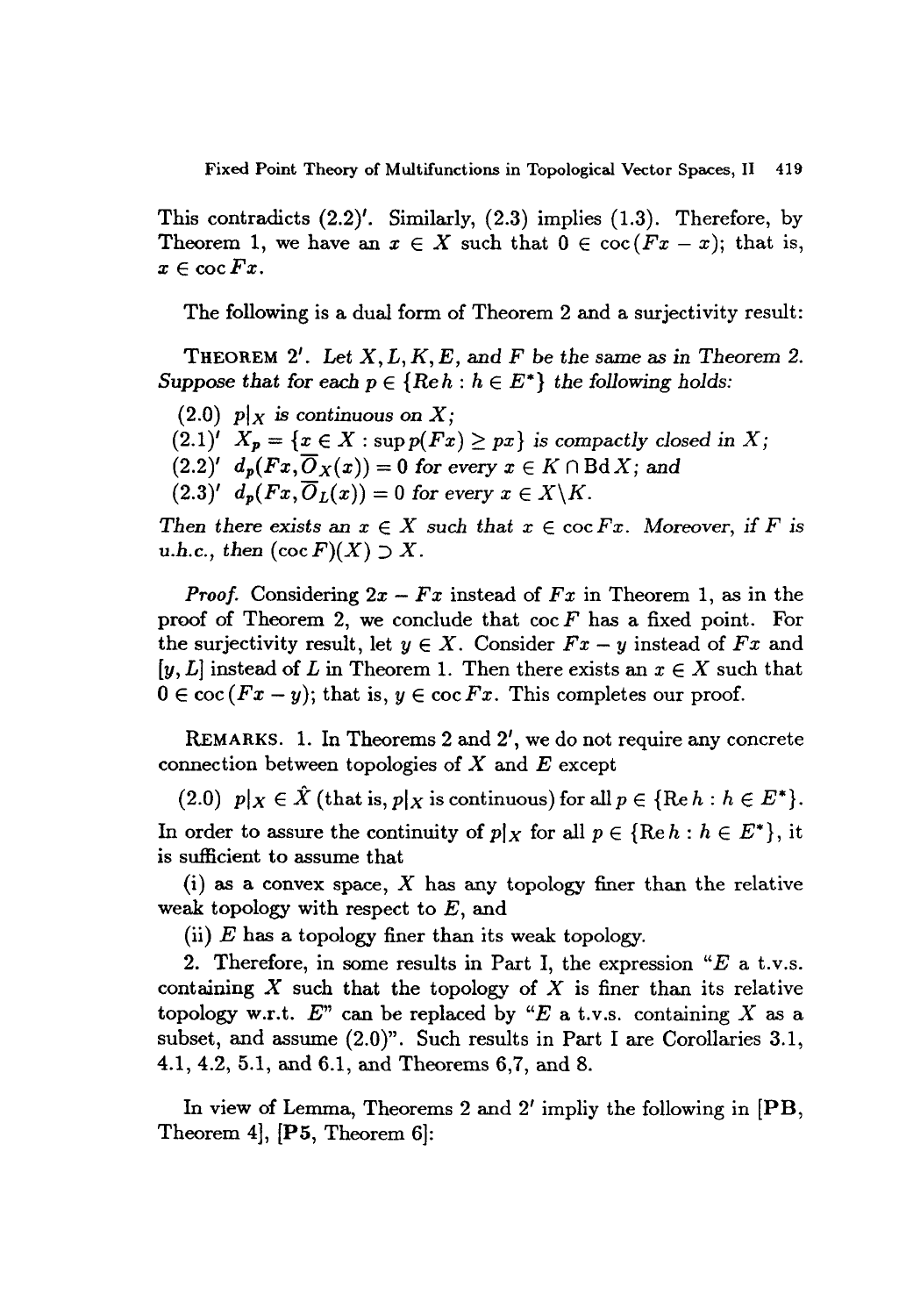COROLLARY 2.1. In *Theorems* 2 and Z, *further, suppose that either*

- (A)  $E^*$  separates points of E and  $\overline{co} Fx$  is compact for each  $x \in X$ ; or
- (B) *E is locally* convex.

Then there exists an  $x \in X$  such that  $x \in \overline{co}Fx$ . Moreover, for the *outward* case, *if F is u.h.c., then*  $(\overline{co} F)(X) \supset X$ .

As we showed in [PB], [P5], Corollary 2.1 has many particular known results. One of the simplest case of Corollary 2.1 is given in [P4] as a generalization of the Brouwer fixed point theorem.

From Theorem 2 or 2' with  $X = K$ , we have the following:

COROLLARY 2.2. Let *E* be a *t.v.s.*,  $K \in kc(E)$ , and  $F: K \to c(E)$ an *u.h.c.* multifunction such that for each  $p \in \{ \text{Re } h : h \in E^* \}$  and  $x \in B\mathrm{d}K$ , we have

$$
d_p(Fx,\overline{I}_K(x))=0 \quad [d_p(Fx,\overline{O}_K(x))=0, \text{ resp.}].
$$

*Then there exists* an  $x \in K$  *such that*  $x \in \text{coc}Fx$ *. Further, for the* outward case, we have  $(\operatorname{coc} F)(K) \supset K$ .

Note that Corollary 2.2 contains Idzik [I, Corollary 2] and many well-known fixed point theorems. See Part 1.

### 4. Compact admissible maps in a t.v.s.

In this section, we obtain mainly sufficient conditions for the existence of fixed points of compact admissible maps defined on a convex subset of a t.v.s.  $E$  on which its topological dual  $E^*$  separates points. Our arguments are based on a geometric property of a convex set and a variational inequality related admissible maps developed in our previous work [PlO]. Our new results extend earlier works on acyclic maps in [P7-9] to admissible maps.

We begin with the following particular form of minimax inequality with respect to an admissible map given in [P10, Theorem 11].

THEOREM B. Let *X* be a convex space, *Y* a *Hausdorff* space,  $T \in$  $\mathfrak{A}_{c}^{\kappa}(X, Y)$  a compact multifunction, and  $f, g: X \times Y \to \overline{\mathbb{R}}$  two extended *real-valued functions such that*

 $(1)$   $g(x, y) \leq f(x, y)$  for each  $(x, y) \in X \times Y$ ;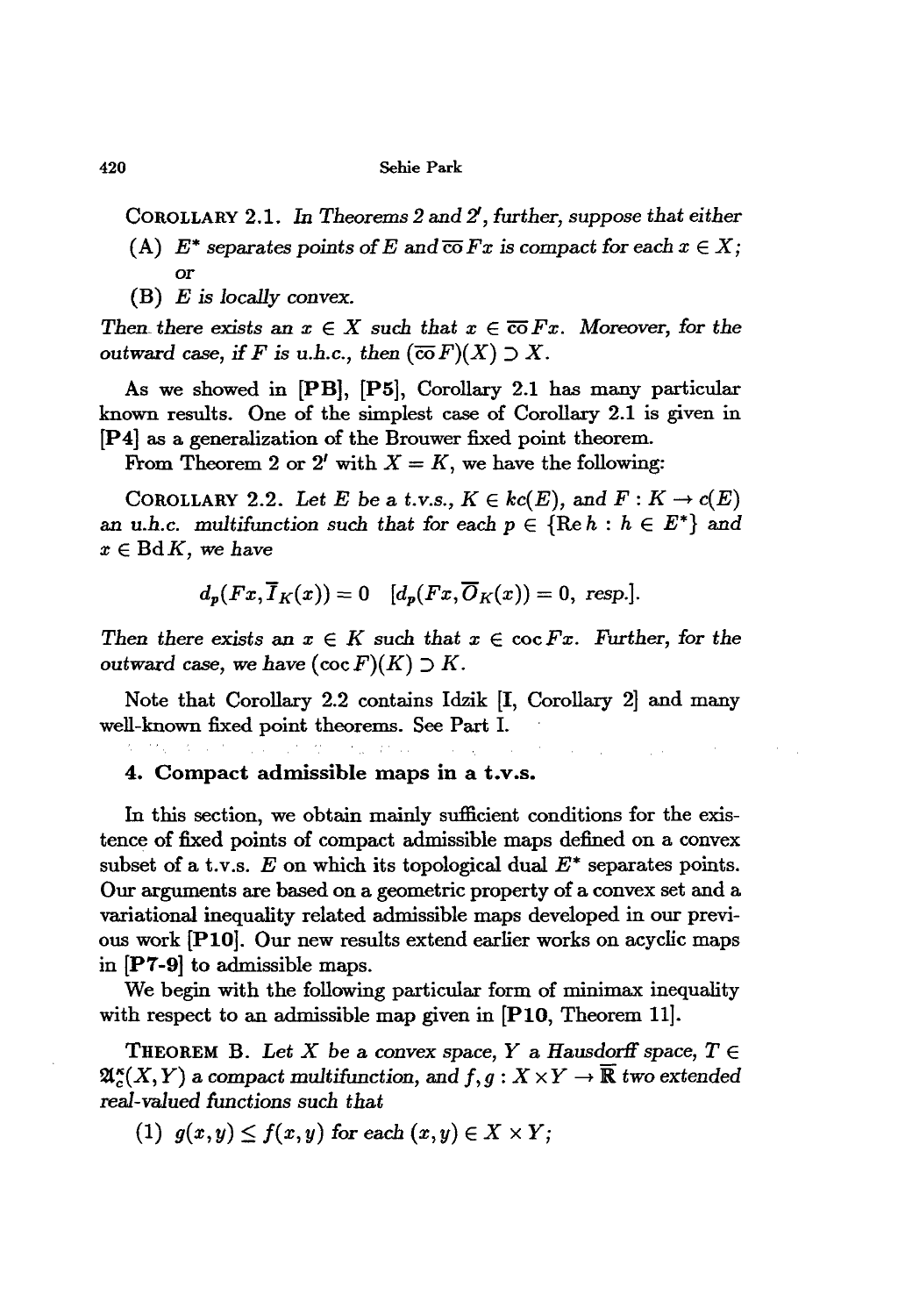Fixed Point Theory of Multifunctions in Topological Vector Spaces, 11 421

(2) for each  $x \in X$ ,  $y \mapsto g(x, y)$  is lower semicontinuous on Y; and (3) for each  $y \in Y$ ,  $x \mapsto f(x,y)$  is quasiconcave on X.

*Then there exists* a  $\overline{y} \in \overline{T(X)}$  *such that* 

$$
\sup_{x\in X} g(x,\overline{y}) \leq \sup_{(x,y)\in T} f(x,y).
$$

REMARK. For V instead of  $\mathfrak{A}_{c}^{\kappa}$ , Theorem B is essentially due to Granas and Liu [GL, Theorem 7.1] as a generalization of the celebrated 1972 minimax inequality of Ky Fan [F5]. When  $f = g, T \in K(X, Y)$ , and  $Y$  is a compact convex space, Theorem B reduces to Ha  $[H, The$ orem 1, where the Hausdorffness of  $X$  is superfluous. A far-reaching generalization of Theorem B is given in a recent work of the author [PlO].

The following is a variant of Theorem B with a lopsided saddle point.

THEOREM 3. *Let* X be a compact convex space, *Y* a Hausdorff space, and  $T \in \mathfrak{A}_{\epsilon}^{\kappa}(X, Y)$ . Let  $\phi : X \times Y \to \mathbb{R}$  be a continuous *function* such that for each  $y \in Y$ ,  $x \mapsto \phi(x, y)$  is quasiconvex on X. *Then there exists* an  $(x_0, y_0) \in T$  *such that* 

$$
\phi(x_0,y_0)\leq \phi(x,y_0)\quad\text{for all}\quad x\in X.
$$

*Proof.* Since X is compact, we may assume that  $T \in \mathfrak{A}_{c}(X, Y)$ . Define  $f: X \times Y \to \mathbb{R}$  by

$$
f(x,y) = \min_{z \in X} \phi(z,y) - \phi(x,y)
$$

for  $(x, y) \in X \times Y$ . Then it is easy to see that f is continuous on  $X \times Y$  [A, p.70] and satisfies (1), (2), and (3) of Theorem B with  $f = g$ . Moreover, *T* is compact since it is u.s.c. and compact-valued. Therefore, by Theorem B, there exists a  $\overline{y} \in Y$  such that

$$
\sup_{x \in X} f(x, \overline{y}) \leq \sup_{(x,y) \in T} f(x, y).
$$

Since  $x \mapsto \phi(x, \overline{y})$  is continuous on the compact set X, there exists an  $\overline{x} \in X$  such that  $\phi(\overline{x}, \overline{y}) = \min_{z \in X} \phi(z, \overline{y})$  or  $f(\overline{x}, \overline{y}) = 0$ . Hence, we have

$$
0\leq \sup_{(x,y)\in T}f(x,y).
$$

Since the graph of *T* is closed and hence compact in  $X \times Y$ , the supremum in the above inequality is attained. This completes our proof.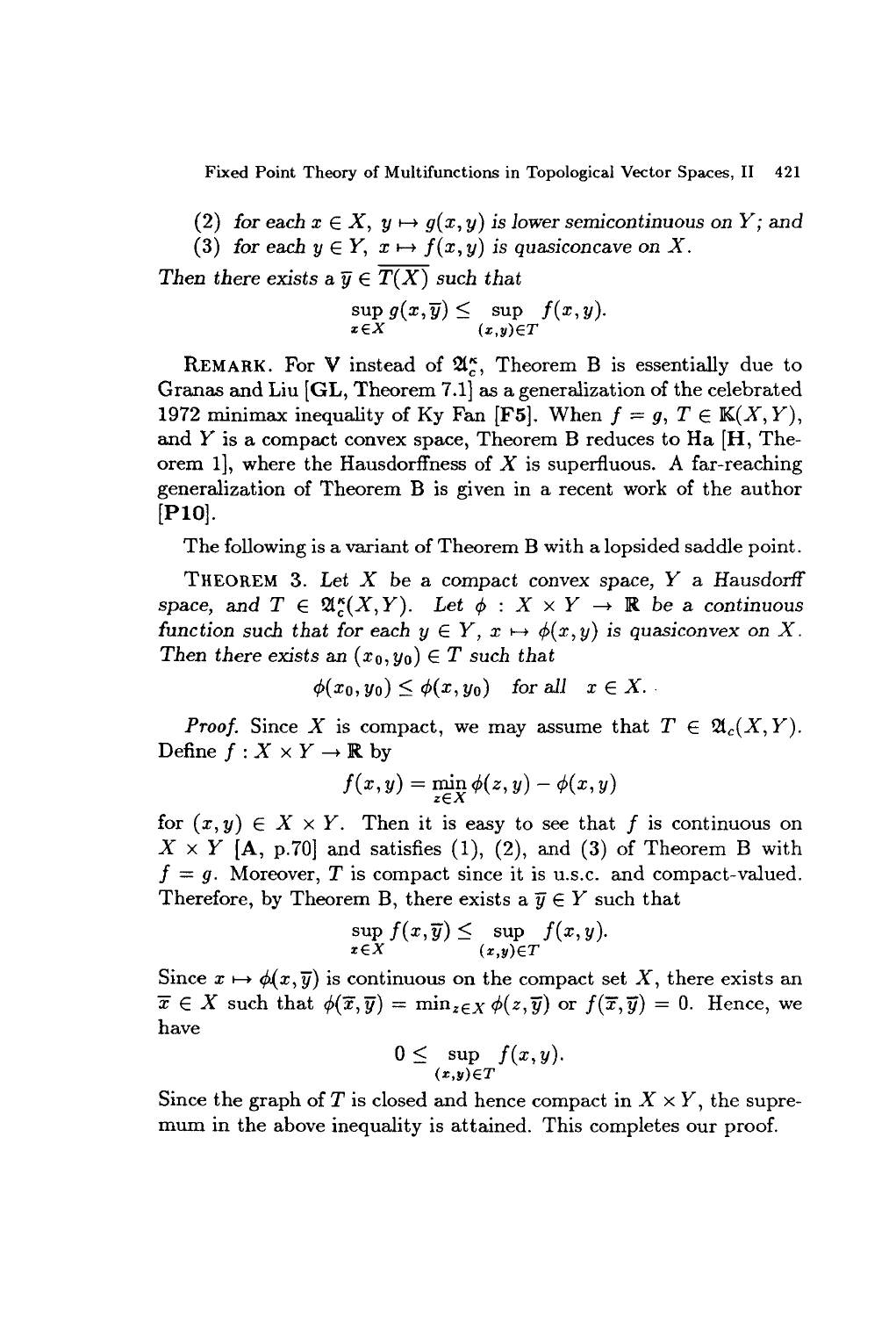REMARK. For  $T \in K(X, Y)$ , Theorem 3 reduces to Ha [H, Theorem 2. For  $X = Y$  and  $T = 1_X$ , the identity function of X, Theorem 3 reduces to Fan [F5, Corollary 1]. Moreover, for a normed vector space  $E = Y$ , a single-valued T, and  $\phi(x, y) = ||x - y||$ , Theorem 3 reduces to Fan [F4, Theorem 2].

A direct consequence of Theorem 3 is as follows:

COROLLARY 3.1. Let  $E$  be a metric *t.v.s.* where the metric  $d$  on  $E$ *has been chosen* so *that balls* are *convex,* X a compact *convex subset* of *E*, and  $T \in \mathfrak{A}_{\kappa}^{\kappa}(X, E)$ . Then there exists an  $(x_0, y_0) \in T$  such that

 $d(x_0, y_0) \leq d(x, y_0)$  *for all*  $x \in X$ .

*Further,* if  $T \in \mathfrak{A}_{c}^{\kappa}(X, X)$ , then T has a fixed point.

*Proof.* In view of Theorem 3 with  $\phi = d$ , it suffices to show that, for each  $y \in E$ ,  $x \mapsto d(x, y)$  is quasiconvex on X. In fact, for each real  $\lambda$ .

 ${x \in X : d(x, y) < \lambda} = X \cap {x \in E : d(x, y) < \lambda}$ 

is convex. This shows the first part. The second part is trivial.

REMARK. Note that certain axiom of the metric *d* is not necessary. If T is single-valued, Corollary 3.1 reduces to Cellina  $[C]$ , Fan  $[F4]$ , Rassias [Ra], and Park [P3], which in turn generalize the well-known fixed point theorems of Brouwer [B] and Schauder [S]. Moreover, for  $T \in K(X, X)$ , Corollary 3.1 generalizes other well-known theorems of Kakutani [Kk] and Bohnenblust and Karlin [BK]. See [Pt-5].

Let  $P$  denote the family of all weakly continuous seminorms on a t.v.s. E.

As another application of Theorem 3, we obtain the following Ky Fan type fixed point theorem:

THEOREM 4. Let  $X$  be a compact convex space,  $E$  a t.v.s. on *which E\** separates *points such that E* contains *X* as a *subset* and, *for* each  $p \in \mathcal{P}$ ,  $(x, y) \mapsto p(x - y)$  *is continuous for*  $(x, y) \in X \times E$ , and  $T \in \mathfrak{A}_{\epsilon}^{\kappa}(X, E)$ . Then either T has a fixed point or there exist an  $(x_0, y_0) \in T$  and a  $p \in \mathcal{P}$  *such that* 

$$
0 < p(x_0 - y_0) \leq p(x - y_0) \quad \text{for all} \quad x \in \overline{I}_X(x_0).
$$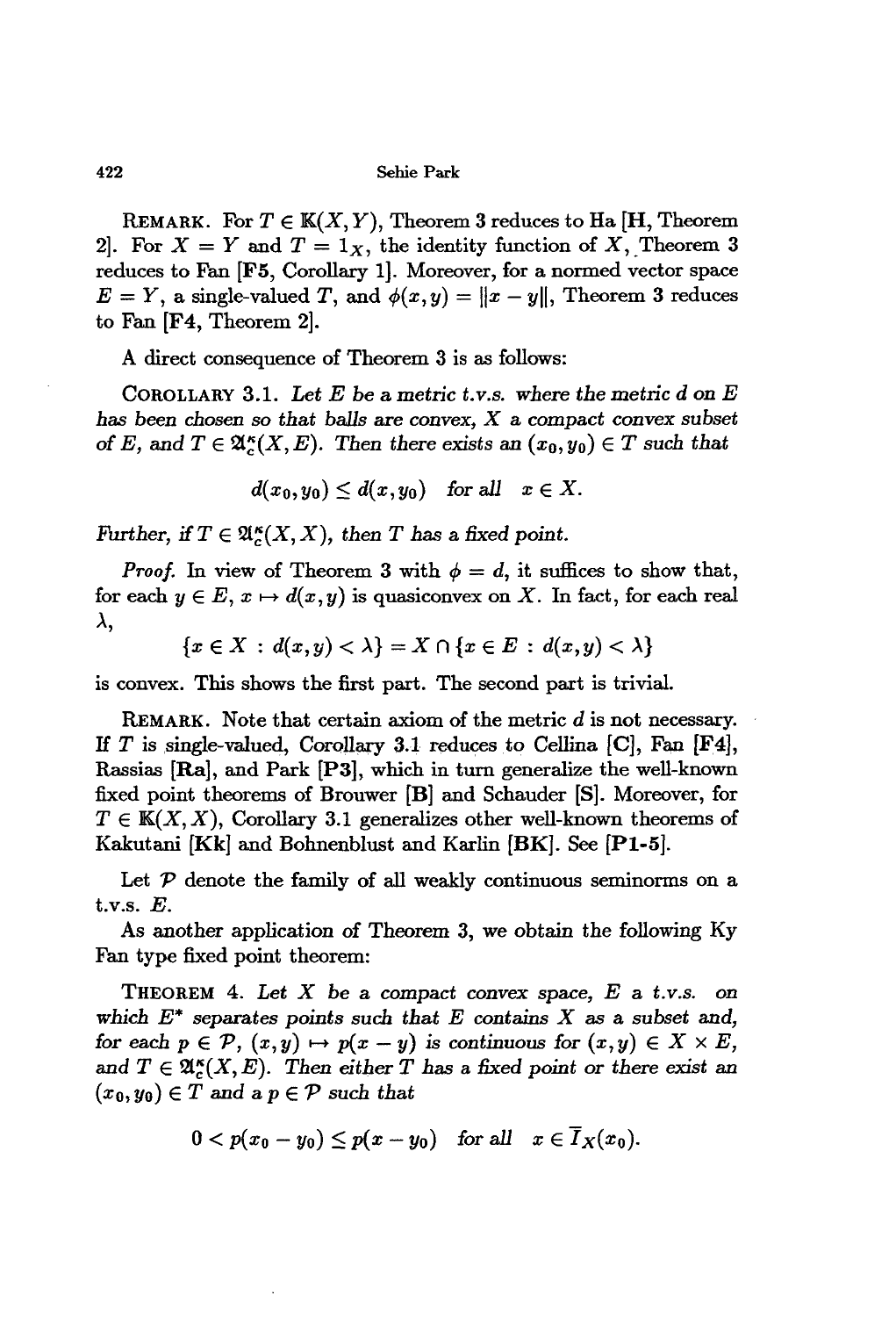### Fixed Point Theory of Multifunctions in Topological Vector Spaces, II 423

*Proof.* It suffices to prove for  $T \in \mathfrak{A}_{c}(X, E)$ . Suppose that *T* has no fixed point. Then, for each  $x \in X$ , the origin 0 of *E* does not belong to the compact set  $K := x - Tx$ . For each  $z \in K$  there exists a linear functional  $\ell_z \in E^*$  such that  $\ell_z(z) \neq 0$ . Since  $\ell_z$  is continuous, there exists an open neighborhood  $U_z$  of *z* such that  $\ell_z(y) \neq 0$  for every  $y \in U_z$ . Let  $\{U_{z_1}, \ldots, U_{z_n}\}$  be a finite subcover of the cover  $\{U_z\}_{z \in K}$ of  $K$  and

$$
p_x(y) := \sum_{i=1}^n |\ell_{x_i}(y)| \text{ for each } y \in E.
$$

Then  $p_x \in \mathcal{P}$  such that  $p_x(z) > 2\delta_x$  for all  $z \in K$  for some  $\delta_x > 0$ .

Since T is u.s.c., there exists an open neighborhood  $V_x$  of x in X such that  $p_x(u-v) > \delta_x$  for all  $u \in V_x$  and  $v \in Tu$ . Since  $\{V_x : x \in X\}$ covers X and X is compact, there exists a finite subcover  $\{V_{x_1}, \ldots, V_{x_k}\}$ of *X*. Let  $p := max\{p_{x_i} : 1 \le i \le k\}$  and  $\delta := min\{\delta_{x_i} : 1 \le i \le k\} >$ 0. Then  $p \in \mathcal{P}$  and  $p(x - y) > \delta$  for all  $(x, y) \in T$ .

We define a function  $\phi : X \times Y \to \mathbb{R}$  by  $\phi(x, y) = p(x - y)$  for  $(x, y) \in X \times Y$ , where  $Y := T(X)$  is compact. Then clearly  $\phi$  and T satisfy all of the requirements of Theorem 3. Therefore, there exists an  $(x_0, y_0) \in T$  such that

$$
0 < p(x_0 - y_0) \le p(x - y_0) \quad \text{for all} \quad x \in X.
$$

Now we show that the above inequality holds for all  $x \in \overline{I}_X(x_0)$ . In fact, for  $x \in I_X(x_0) \backslash X$ , there exist  $u \in X$  and  $r > 1$  such that  $x =$  $x_0 + r(u - x_0)$ . Suppose that  $p(x - y_0) < p(x_0 - y_0)$ . Since

$$
\frac{1}{r}x+(1-\frac{1}{r})x_0=u\in X,
$$

we have

$$
p(u - y_0) \leq \frac{1}{r}p(x - y_0) + (1 - \frac{1}{r})p(x_0 - y_0) < p(x_0 - y_0),
$$

which is a contradiction. Therefore  $p(x_0 - y_0) \leq p(x - y_0)$  holds for all  $x \in I_X(x_0)$ ; that is, for all  $x \in \overline{I}_X(x_0)$ .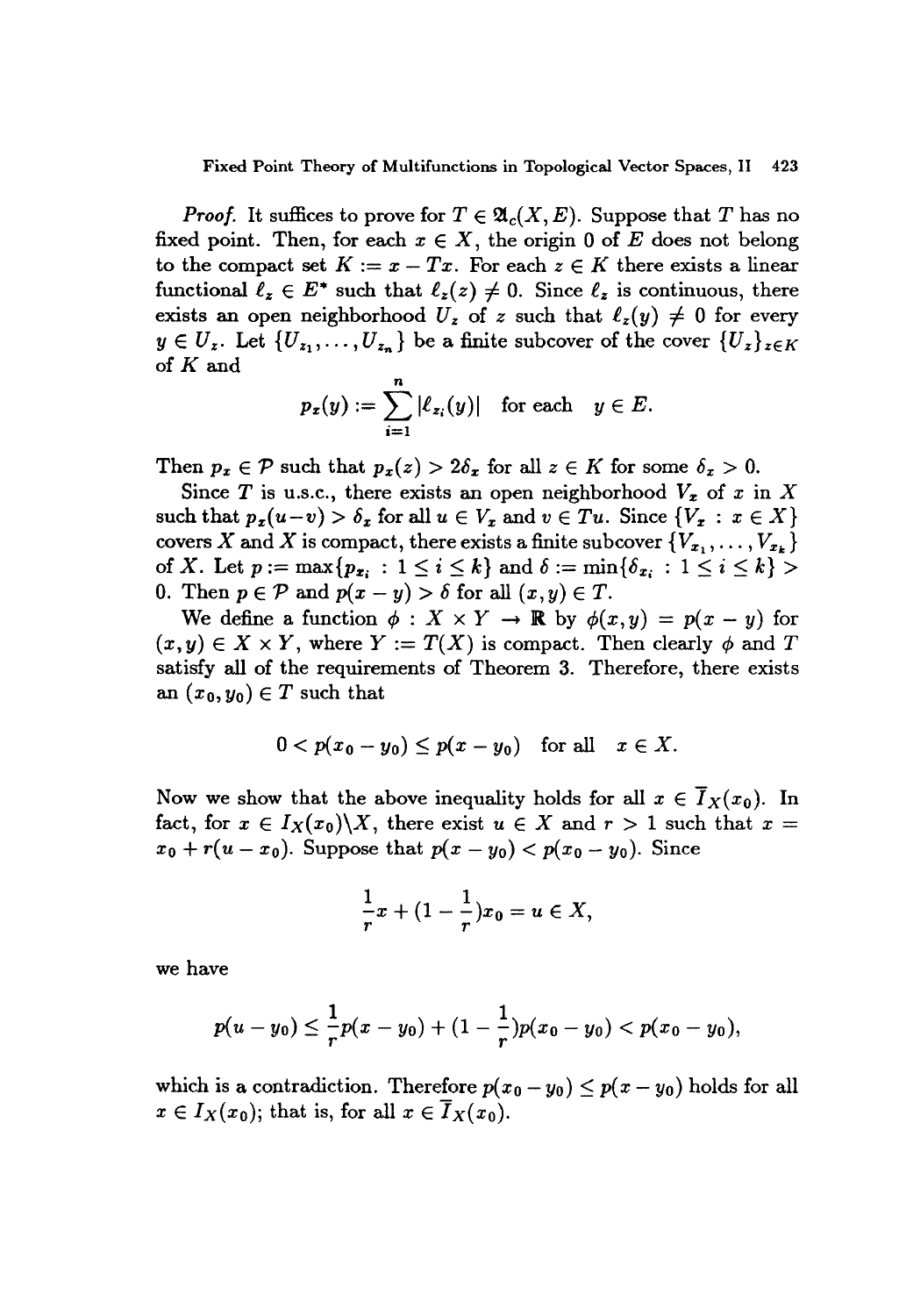THEOREM 4'. *Let <sup>X</sup>* be <sup>a</sup> *compact convex space, Eat.v.s.* on *which E\* separates points* such that *E contains X* as a *subset* and, *for* each  $p \in \mathcal{P}$ ,  $(x, y) \mapsto p(x - y)$  is continuous for  $(x, y) \in X \times E$ , and  $T \in \mathfrak{A}_{c}^{\kappa}(X,E)$ . Let  $T': X \to 2^{E}$  be given by  $T'x = 2x - Tx$  for  $x \in X$ . *Suppose that*  $T' \in \mathfrak{A}_{c}^{\kappa}(X, E)$ . *Then* either *T* has a fixed point or there *exist* an  $(x_0, y_0) \in T$  and a  $p \in \mathcal{P}$  *such that* 

$$
0 < p(x_0 - y_0) \le p(x - y_0) \quad \text{for all } x \in \overline{O}_X(x_0).
$$

*Proof.* By the above inward case, there exist an  $(x_0, y_1) \in T'$  and a  $p \in \mathcal{P}$  such that

$$
0 < p(x_0 - y_1) \le p(x' - y_1) \text{ for all } x' \in I_X(x_0).
$$

For  $x \in O_X(x_0)$ , let  $x' = 2x_0 - x$  and  $y_1 = 2x_0 - y_0$  where  $y_0 \in Tx_0$ . Then we have

$$
0 < p(x_0 - y_0) \le p(x - y_0) \quad \text{for all} \quad x \in O_X(x_0),
$$

and hence, for all  $x \in \overline{O}_X(x_0)$ . Therefore the conclusion of Theorem 4 holds for  $\overline{O}_X(x_0)$  instead of  $\overline{I}_X(x_0)$ .

REMARKS. 1. As in Remarks of Theorems 2 and 2/, in Theorems 4 and  $4'$ , as a convex space,  $X$  can have any topology such that, for each  $p \in \mathcal{P}, (x, y) \mapsto p(x - y)$  is continuous for  $(x, y) \in X \times E$ .

2. Note that the  $x_0$  in the conclusions of Theorems 4 and 4' belong to BdX. In fact, suppose that  $x_0 \in \text{Int } X$ . Then  $x_0$  is an internal point and  $I_X(x_0) = O_X(x_0) = E$ . By putting  $x = y_0$ , we have  $0 <$  $p(x_0 - y_0) \leq 0$  in the conclusions, which is a contradiction.

3. For a locally convex t.v.s. and  $T \in K(X, E)$ , Theorems 4 and 4' reduce to Park [P2, Theorem 2] and Reich [R2, Theorem 2], and improve Ha [H, Theorem 3] and Fan [F4, Theorem 1]. For  $T \in V(X, E)$ , Theorems 4 and 4/ reduce the results in [P7,9].

As a direct consequence of Theorem 4, we have the following:

THEOREM 5. *Let X* be a *compact convex* space, *E* a *t.v.s.* on which *E\* separates points* such that *E contains X* as a *subset* and, *for* each  $p \in \mathcal{P}$ ,  $(x, y) \mapsto p(x - y)$  is continuous for  $(x, y) \in X \times E$ , and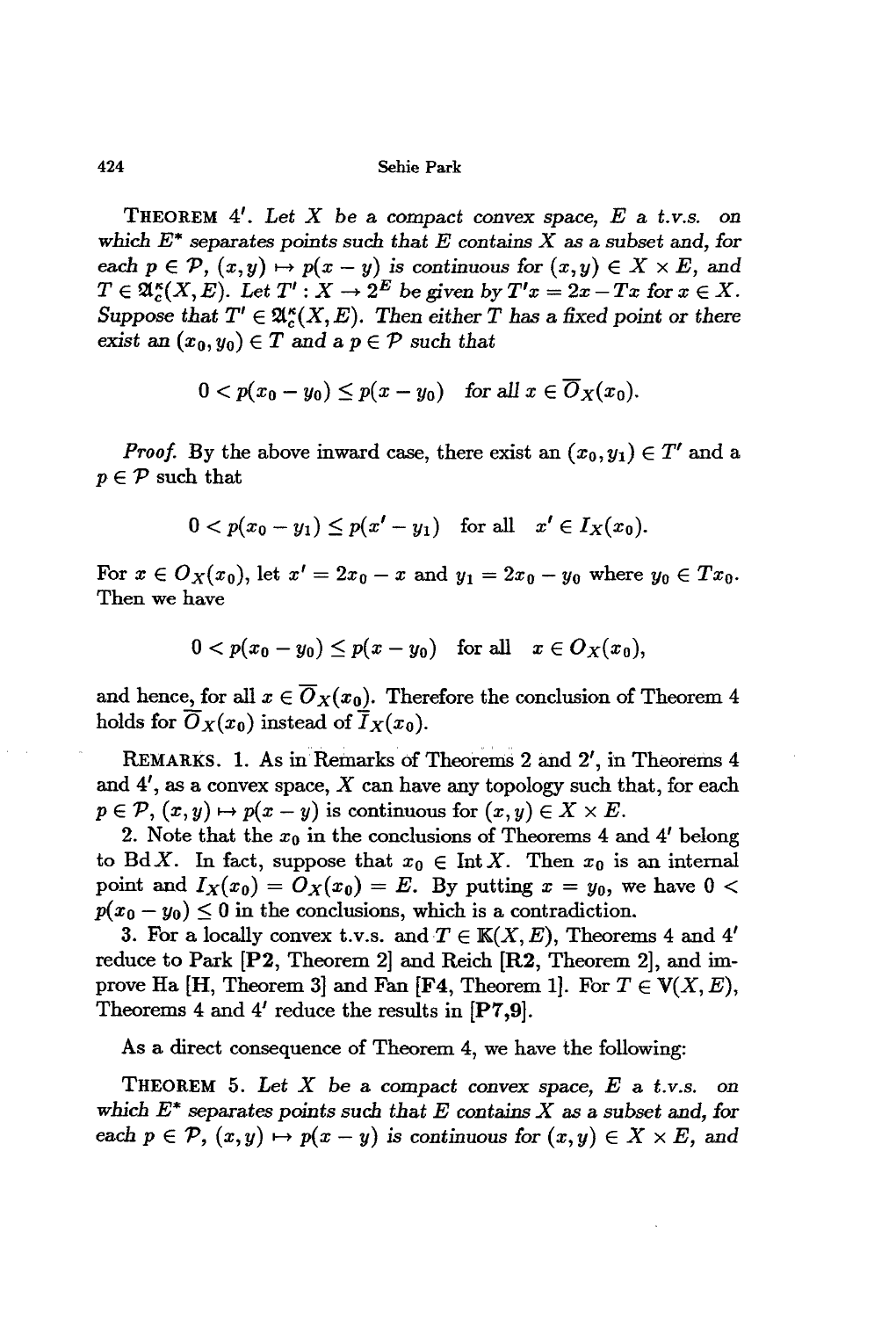$T \in \mathfrak{A}_{c}^{\kappa}(X,E)$ . If T satisfies one of the following conditions, then T has a *fixed point.*

*For* each  $x \in B\mathrm{d} X$ ,

(0) for each  $y \in Tx$  and each  $p \in \mathcal{P}$ ,  $p(y-x) > 0$  implies  $p(y-x) > 0$  $p(y - z)$  for some  $z \in \overline{I}_X(x)$ .

(i) for each  $y \in Tx$ , there exists a number  $\lambda$  (real or complex, *depending* on *whether* the *vector* space *E is real* or *complex)* such *that*

$$
|\lambda|<1 \quad \text{and} \quad \lambda x+(1-\lambda)y\in \overline{I}_X(x).
$$

(ii)  $Tx \subset \overline{I}_X(x)$ .

(iii) for each  $y \in Tx$ , there exists a number  $\lambda$  (as in (i)) such that

$$
|\lambda| < 1 \quad \text{and} \quad \lambda x + (1 - \lambda)y \in X.
$$

(iv)  $Tx \subset IF_X(x) := \{x + c(u - x) : u \in X, \text{ Re } c > 1/2\}.$ (v)  $Tx \subset X$ .

(vi)  $T(X) \subset X$ .

*Proof.* (0) Clear from Theorem 4.

(i) For any  $p \in \mathcal{P}$  satisfying  $p(y-x) > 0$ , put  $z = \lambda x + (1-\lambda)y$ in (0). Then we have

$$
p(y-z) = p(\lambda y - \lambda x) = |\lambda| p(y-x) < p(y-x)
$$

since  $|\lambda| < 1$ .

(ii) If  $Tx \n\subset \overline{I}_X(x)$ , then for each  $y \in Tx$ , we can choose  $\lambda = 0$  in (i).

(iii) Since  $X \subset I_X(x)$ , we clearly have (iii)  $\Longrightarrow$  (i).

(iv) Note that (iv)  $\Longleftrightarrow$  (iii) [R1].

(v) If  $Tx \subset X$ , then for each  $y \in Tx$ , we can choose  $\lambda = 0$  in (iii).

(vi) Clearly, we have (vi)  $\Longrightarrow$  (v).

REMARKS. 1. If  $T' \in \mathfrak{A}_{c}^{\kappa}(X,E)$  as in Theorem 4', then the inward sets in (0), (i), (ii), and (iv) can be replaced by the corresponding outward sets.

2. Even for V and for a locally convex t.v.s., to the best of our knowledge, only Case (vi) of Theorem 5 is known except Park [PS,9]. In this case, *X* is an *le* space and hence Theorem 5(vi) follows from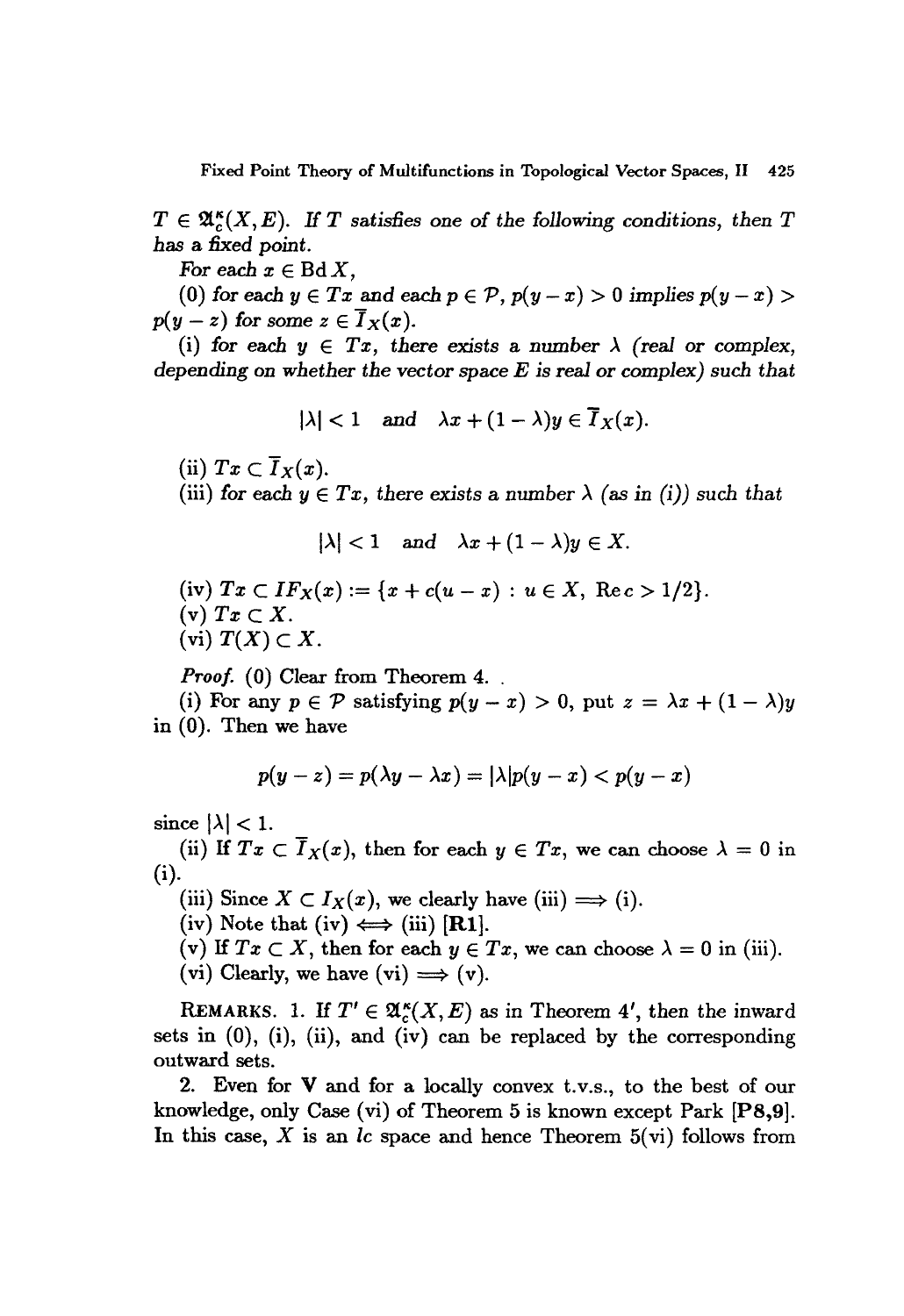Begle [B, Theorem 1]. Note that in (0) "each  $y \in Tx$ " can not be replaced by "there is a  $y \in Tx$ " as noted by Reich [R1, Example 1.2]. For some other conditions equivalent to  $(0)$ , see [R3].

3. Following Halpern  $[Ha]$ , for a subset  $D$  of a normed vector space E, we define

$$
n_D(x) = \{ y \in E : y \neq x, \ \|y - x\| \le \|y - z\| \text{ for all } z \in D \}
$$

for  $x \in D$ , and consider a "nowhere normal outward" multifunction  $T: D \to 2^X$ ; that is,

(0)' 
$$
Tx \cap n_D(x) = \emptyset
$$
 for  $x \in D$ .

Then (0)' clearly implies (0). Particular forms of Theorem 5 for V with Condition (0)' for a normed vector space are given by Fitzpatrick and Petryshyn [FP, Theorem 3(i)], Reich [R2, Theorem 3.3(a)], Halpern [Ha, Theorem 20], and Halpern and Bergman [HB, Theorem 2.1].

4. Particular forms of Theorem 5(ii) for V are given by Fitzpatrick and Petryshyn [FP, Corollary 1] and Halpern [Ha, Corollaries 21 and 22]. Moreover, for the outward case in Theorem 5(ii), we have the surjectivity  $X \subset T(X)$  as in [P5] and Halpern [Ha, Corollary 23]. Note that Halpern [Ha, Theorem 19} is a simple consequence of Theorem 5(vi).

5. For a  $T \in K(X, E)$ , single-valued or multi-valued, each case of Theorem 5 generalizes historically well-known results as follows:

(0) Reich [RS, Theorem 7], [R3, Theorems 1 and 2], and Browder [Br2, Corollary to Theorem 9].

(i) Park [P2, Theorem 4].

(ii) Browder [Brl, Theorems 1 and 2} and Halpern and Bergman [HB, Theorems 4.1 and 4.3}.

(iii) Fan [F4, Theorem 3], Ha [H, Theorem 4], and Kaczynski [Ka, Théorème 1.

(iv) Reich [R2, Theorem 3.1].

 $(v)$  Rothe  $[Ro]$ .

(vi) Brouwer [B], Schauder [8, Satz 1], Tychonoff [T, Satz], Kakutani [Kk, Theorem I}, Bohnenblust and Karlin (BK], Glicksberg (G, Theorem], Fan [FI, Theorem 1], [F3, Corollaire 3], and Granas and Liu [GL, Theorem 10.5].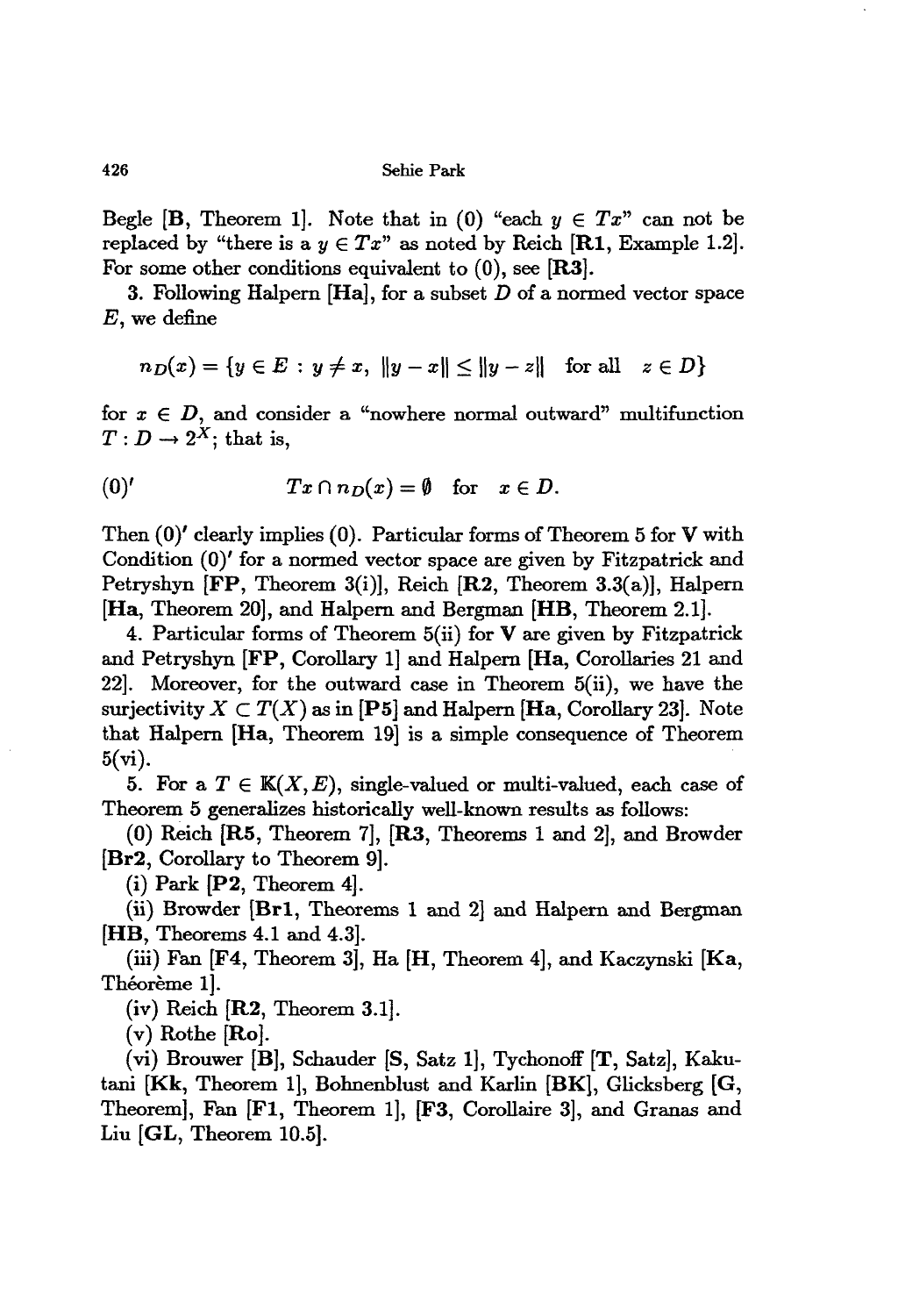Fixed Point Theory of Multifunctions in Topological Vector Spaces, II 427

6. As in Reich [R3], Condition (0) can be reformulated using the subdifferential  $\partial p$  of p. Moreover, as Reich [R3] noted, Theorem 5 is also valid for lower semicontinuous  $T : X \to 2^E$  if *E* is completely metrizable and if *T* has closed convex values. This follows from the Michael selection theorem and Theorem 4.

7. In Theorem 5, since *T* is compact, if *T* is convex-valued, then upper semicontinuity of *T* can be replaced by upper demicontinuity or upper hemicontinuity. For the literature, see [PS].

8. If  $T \in K(X, E)$ , then more general conditions than  $(0)$ -(vi) suffice for the existence of fixed points. See  $[P5,6]$ . In this case, e.g., (ii) can be replaced by  $Tx \cap \overline{I}_X(x) \neq \emptyset$ . However, this is not true even for  $T \in V(X, E).$ 

EXAMPLE. Let  $E = \mathbb{R}^2$ ,  $X = [-1,1] \times \{0\}$ , and  $T \in V(X, E)$  such that, for each  $x \in X$ ,  $Tx$  is the union of two segments joining  $(-2,0)$ and  $(0,1)$ ,  $(0,1)$  and  $(2,0)$ . Then *T* is a constant acyclic map and  $Tx \cap \overline{I}_X(x) \neq \emptyset$  for  $x \in X$ . However, *T* has no fixed point.

As an application of Theorem 5, we have the following:

COROLLARY 5.1. *Let E be* a *t.v.s. on which E\** separates *points* and  $K \in kc(E)$ . Then a continuous affine map  $f: K \to E$  satisfying  $K \subset fK$  has a fixed point.

*Proof.* Let  $T = f^{-1}$ :  $fK \to 2^K$ . Then  $T \in K(fK, fK)$ . Therefore, by Theorem 5(vi), there exists an  $x \in K$  such that  $x \in f^{-1}x$ ; that is,  $x = fx$ .

For the outward case (ii), we have the following surjectivity result:

THEOREM 6. *Let* X, *E,* and *T be the* same as *in Theorem* 5 *such that*  $T' \in \mathfrak{A}_{\epsilon}^{\kappa}(X,E)$ , where  $T'x = 2x - Tx$  for  $x \in X$ . If  $Tx \subset \overline{O}_X(x)$ *for* each  $x \in \text{Bd } X$ , then *T* has a fixed point and  $T(X) \supset X$ .

*Proof.* By Theorem 5(ii), *T* has a fixed point. Suppose  $X \not\subset T(X)$ . We may assume that the origin 0 is a point of  $X\setminus T(X)$ . The complement *U* of  $T(X)$  is a neighborhood of 0, so we can choose  $c > 1$  such that  $cU \supset X$ . Then  $cT(X)$  is disjoint from X, and so the map  $cT$ can have no fixed point. However, since the weakly outward set  $\overline{O}_X(x)$ is closed under the multiplication by a constant  $c > 1$  ([HB, Lemma 4.2]),  $cTx \n\subset \overline{O}_X(x)$  for all  $x \in X$ . This is a contradiction.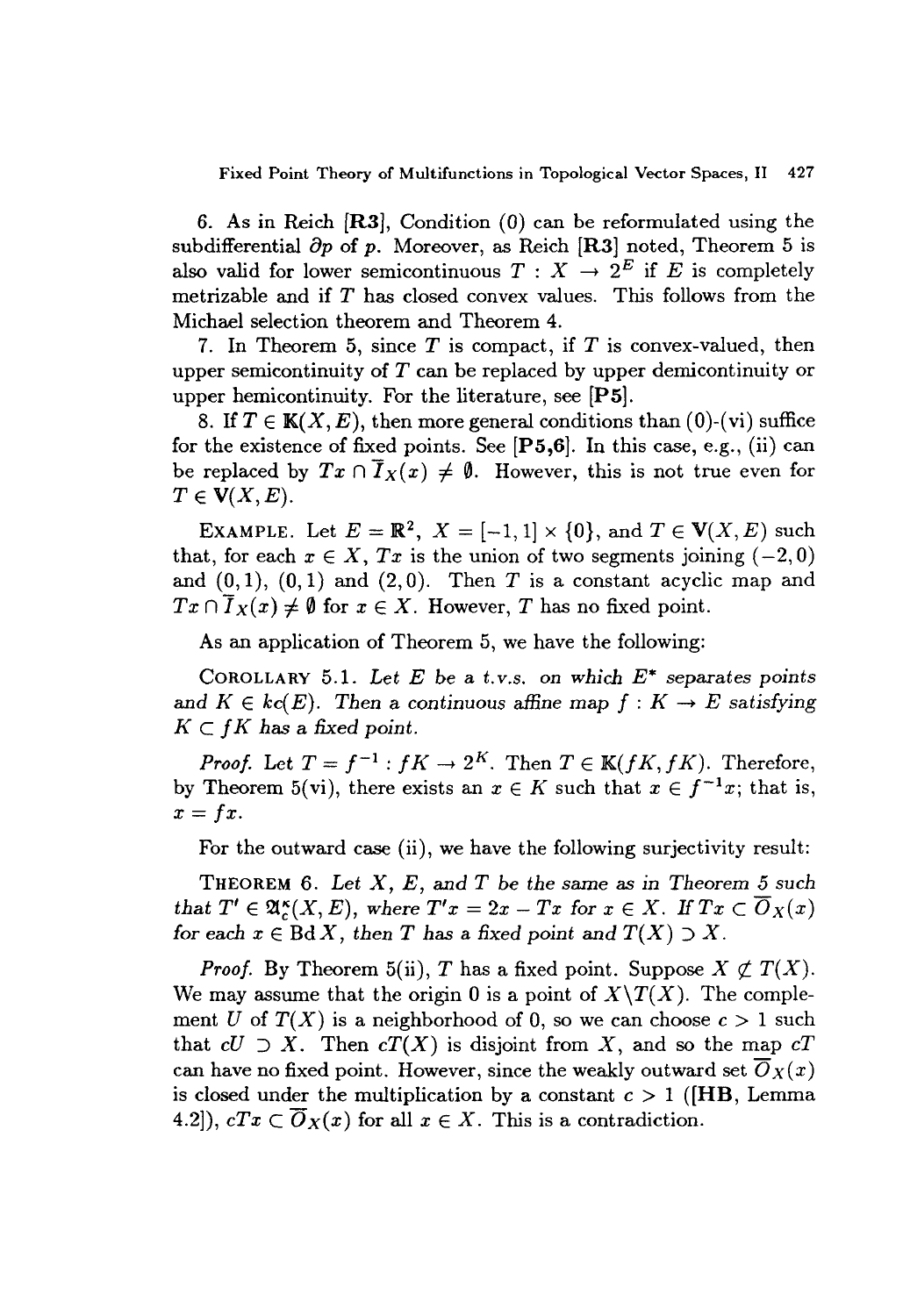REMARK. We followed the proof of [HB, Theorem 4.3], which is the single-valued case of Theorem 6.

Untili now in this section, we mainly considered admissible maps defined on a compact convex subset of a t.v.s. having sufficiently many linear functionals. However, for a locally convex t.v.s., we have a result on compact admissible maps in our previous work [PlO]:

THEOREM C. *Let* X be a nonempty convex subset of a *locally* convex *t.v.s. E.* If  $T \in \mathfrak{A}_c(X,X)$  is compact, then T has a fixed point.

As an application of Theorem C, we obtain the following acyclic version of Reich's theorem [R4] on condensing maps with the Leray-Schauder boundary condition. For the definition of condensing multifuntions, see Su and Sehgal [SS].

THEOREM 7. *Let C* be a *nonempty closed subset* of a *locally convex:* t.v.s. *E* and  $T: C \to 2^E$  an u.s.c. multifunction with closed acyclic *values. Suppose tbat T* bas a *botmded* range, and *tbat tbere is* a *point*  $w \in$  Int  $C$  such that

 $(L-S)$  *for every*  $x \in \text{Bd } C$  *and*  $y \in Tx$ ,

$$
y - w \neq m(x - w) \quad \text{for all} \quad m > 1.
$$

*Tben T* bas a *fixed point if* one of*tbe following bolds: .*

- (i) T *is* compact.
- (ii) *T is condensing* and *E is quasi-complete.*
- (iii) *T* is *condensing witb compact* values and *C is quasi-complete.*

*Proof.* Just follow the proof of Reich [R4] and use Theorem C instead of Himmelberg [Hi, Theorem 2].

REMARK. If*T* has convex values, then Theorem 7 reduces to Reich [R4, Theorem].

### References

- [A] J.-P. Aubin, *Mathematical Methods of Game and Economic Theory,* Rev. 00., North-Holland Pub. Co., Amsterdam, 1982.
- [Be] E. G. Begle, *A fixed point theorem,* Ann. Math. (2) 51 (1950), 544-550.
- [BD1] H. Ben-EI-Mechaiekh and P. Deguire, *Approzimation of non-convex setvalued maps,* C. R. Acad. Sci. Paris 312 (1991), 379-384.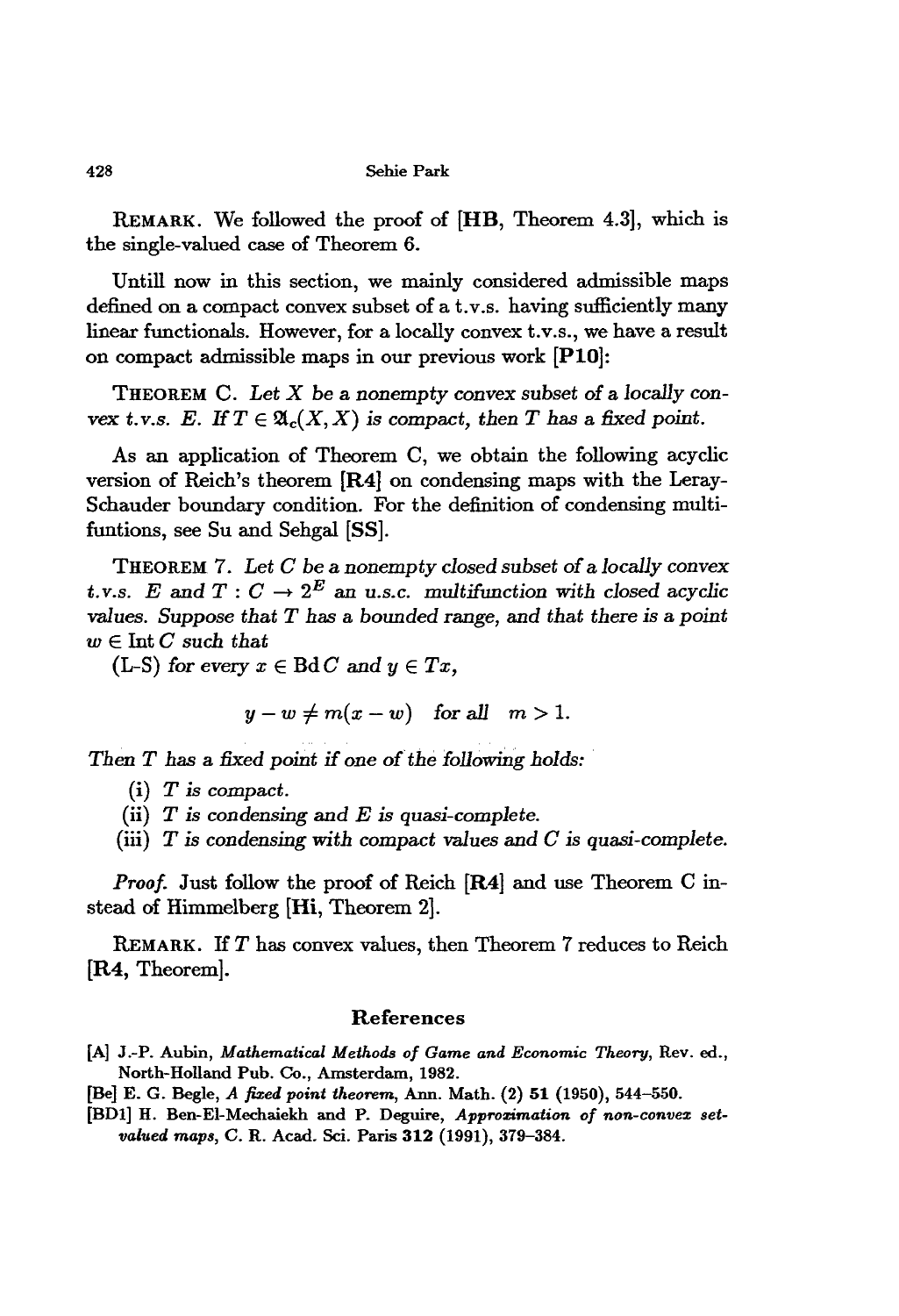Fixed Point Theory of Multifunctions in Topological Vector Spaces, 11 429

- [BD2] , *General fi:ted point theorems for non-convex set-valued maps,* C. R. Acad. Sci. Paris 312 (1991), 433-438.
- [BK] H. F. Bohnenblust and S. Karlin, *On a theorem of Ville,* in "Contributions to the Theory of Games," Ann. Math. Studies, No. 24 (1950), Princeton Univ. Press, 155-160.
- [B] L. E. J. Brouwer, *Uber Abbildungen von Mannigfaltigkeiten,* Math. Ann. 71 (1912),97-115.
- [Brl] F. E. Browder, *A new generalization of the Schauder fi:ted point theorem,* Math. Ann. 174 (1967), 285-290.
- [Br2] , *Coincidence theorems, minimax theorems, and variational inequalities,* Contemp. Math. 26 (1984), 67-80.
- ICl A. Cellina, *Multi-valued junctions and multi-valued flows,* Univ. of Maryland, IFDAM Report BN-615, August, 1969.
- [Fl] Ky Fan, *Fized-point and minimax theorems in locally convex topological linear spaces,* Proc. Nat. Acad. Sci. USA 38 (1952), 121-126.
- [F2] , *A generalization of Tychonofl'lI fi:ted point theorem,* Math. Ann. 142 (1961), 305-310.
- [F3] , *Sur* un *theoreme minimax,* C. R. Acad. Sci. Paris 2S9 (1964),3925- 3928.
- [F4] , *Extensions of two fi:ted point theorems of F. E. Browder,* Math. Z. 112 (1969), 234-240.
- [F5] , *A minimax inequality and applications,* in "Inequalities Ill" (0. Shisha, Ed.), pp.l03-113, Academic Press, New York, 1972.
- [FP] P. M. Fitzpatrick and W. V. Petryshyn, *Fized point theorems for multivalued acyclic mappings,* Pacific J. Math. S4 (1974), 17-23.
- [G] I. L. Glicksberg, *A jurther generalization of the Kakutani fi:ted point theorem, with application to Nash equilibrium points,* Proc. Amer. Math. Soc. 3 (1952), 170-174.
- [GG] L. G6rniewicz and A. Granas, *Topology ofmorphisms and fi:ted point problems for set-valued maps,* in "Fixed Point Theory and Applications" (M. A. Thera and J.-B. Baillon, Eds.), pp. 173-191, Longman Scientific & Technical, Essex, 1991.
- [GL] A. Granas and F.-C. Liu, *Coincidences for set-valued maps and minimax inequalities,* J. Math. pures et appl. 65 (1986), 119-148.
- [H] C.-W. Ha, *On a minimax inequality of Ky Fan,* Proc. Amer. Math. Soc. 99 (1987), 680-682.
- (HB] B. R. Halpern and G. M. Bergman, *A fi:ted-point theorem for inward and outward maps, Trans. Amer. Math. Soc.* 130 (1968), 353-358.
- [Ha] B. R. Halpem, *Fized point theorems for set-valued maps in infinite dimensional spaces,* Math. Ann. 189 (1970), 87-98.
- [Hi] C. J. Himmelberg, *Fixed points of compact multijunctions,* J. Math. Anal. Appl. 38 (1972), 205-207.
- (I] A. Idzik, *Fixed point theorems* in *not necessarily locally convex spaces,* Preprint.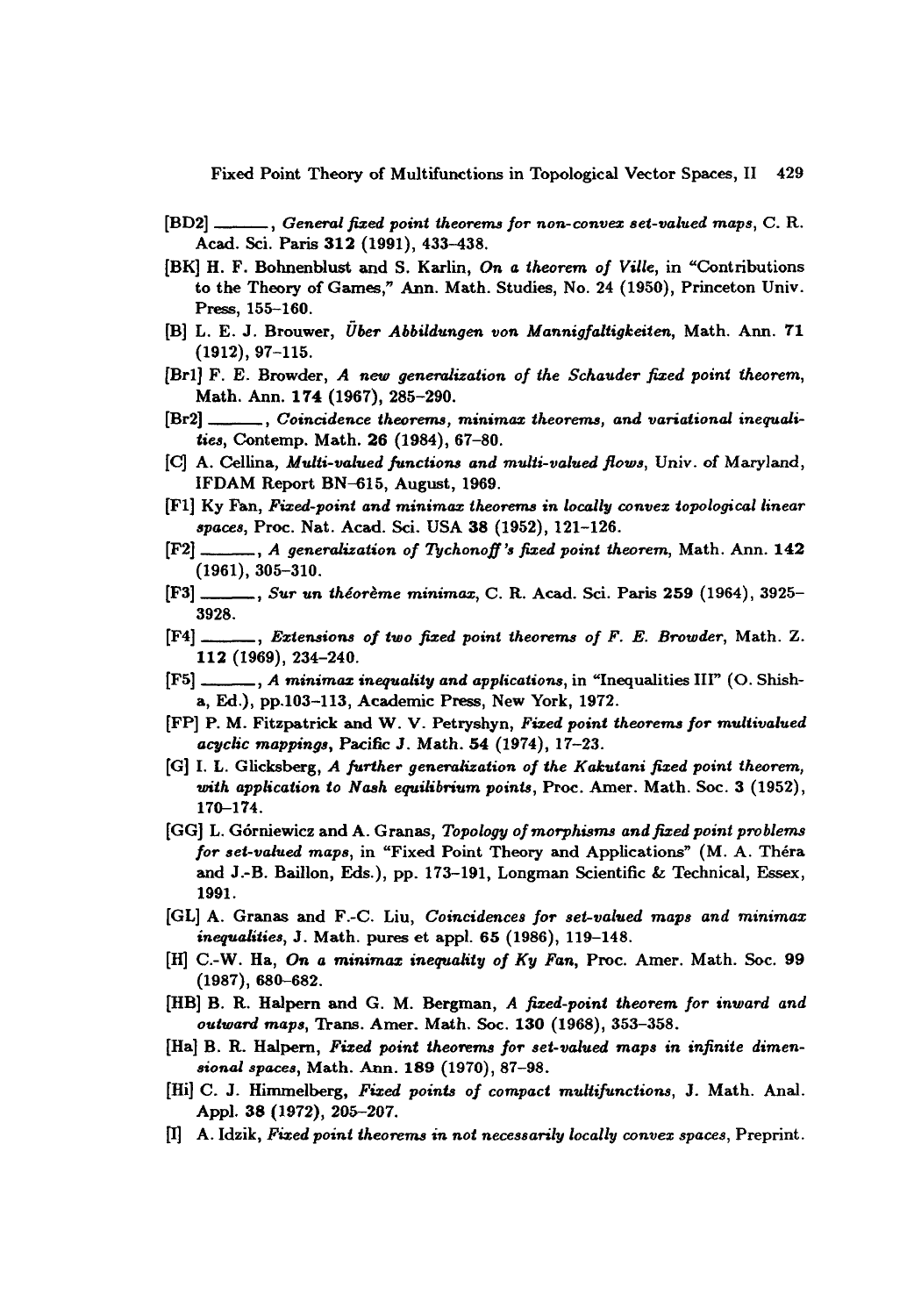- [Ka] T. Kaczynski, *Quelques theoremes de points fixes dans des espaces ayant suffisamment de functionnelles lineaires,* C. R. Acad. Sci. Paris 296 (1983), 873-874.
- [Kk] S. Kakutani, *A generalization of Brouwer's fixed point theorem,* Duke Math. J.8 (1941),457-459.
- [Ll] M. Lassonde, *On the use of KKM multifunctions in fixed point theory and related topics,* J. Math. Anal. Appl. 97 (1983), 151-201.
- [L2] , *Reduction* du *cas multivoque* au *cas univoque dans les problemes de coincidence,* in "Fixed Point Theorey and Applications" (M. A. Thera and J.-B. Baillon, Eds.), pp.293-302, Longman Scientific & Technical, Essex, 1991.
- [PI] Sehie Park, *Fixed point theorems on compact convex sets in topological vector sapces,* Contemp. Math. 12 (1988), 183-191.
- [P2] , *Fixed point theorems on compact convex sets in topological vector spaeces,* Il, J. Korean Math. Soc. 26 (1989), 175-179.
- [P3] , *Generalizations of Ky Fan's matching theorems and their applications,* J. Math. Anal. Appl. 141 (1989), 164-176.
- [P4] , *A generalization of the Brouwer fixed point theorem,* Bull. Korean Math. Soc. 28 (1991), 33-37.
- [P5] , *Fixed point theory of multifunctions in topological vector spaces,* J. Korean Math. Soc. 29 (1992), 191-208.
- [P6] , *Some coincidence theorems on acyclic multifunctions and applications to KKM theory,* in "Fixed Point Theory and Applications" (K.-K.Tan, Ed.), pp.248-217, World Scientific Publ. Co., Singapore, 1992.
- [P7] , *Acyclic maps, minimax inequalities, and fixed points,* Nonlinear Anal., TMA, to appear.
- [P8] , *.Cyclic coincidence theorems.. far acyclic multifunctions on convex . spaces,* J. Korean Math. Soc. 29 (1992), 333-339.
- [P9] , *Fixed points of acyclic maps on topological vector spaces,* Proc. 1st World Congress of Nonlinear Anlaysts, to appear..
- [PlO] , *Foundations of the KKM theory via coincidences of composites of upper semicontinuous maps,* to appear.
- [PB] Sehie Park and J. S. Bae, *On zeros and fixed points of multifunctions with non-compact convex domains,* Comm. Math. Univ. Carol. 34 (1993), No.2, to appear.
- [PSW] S. Park, S.P. Singh, and B. Watson, *Some fixed point theorems for composites of acyclic maps,* Proc. Amer. Math. Soc., to appear.
- [Ra] T. M. Rassias, *On fixed point theory in non-linear analysis,* Tamkang J. Math. 8 (1977), 233-237.
- [RI] S. Reich, *Fixed points in locally convex spaces,* Math. Z. 125 (1972), 17-31.
- [R2] , *Approximate selections, best approximations, fixed points, and invariant sets,* J. Math. Anal. Appl. 62 (1978), 104-113.
- [Ra] , *Fixed point theorems for set-valued mappings,* J. Math. Anal. Appl. 69 (1979), 353-358.
- [R4] , *A remark on set-valued mappings that satisfy the Leray-Schauder condition,* 11, Rend. Accad. Naz. Lincei 66 (1979), 1-2.